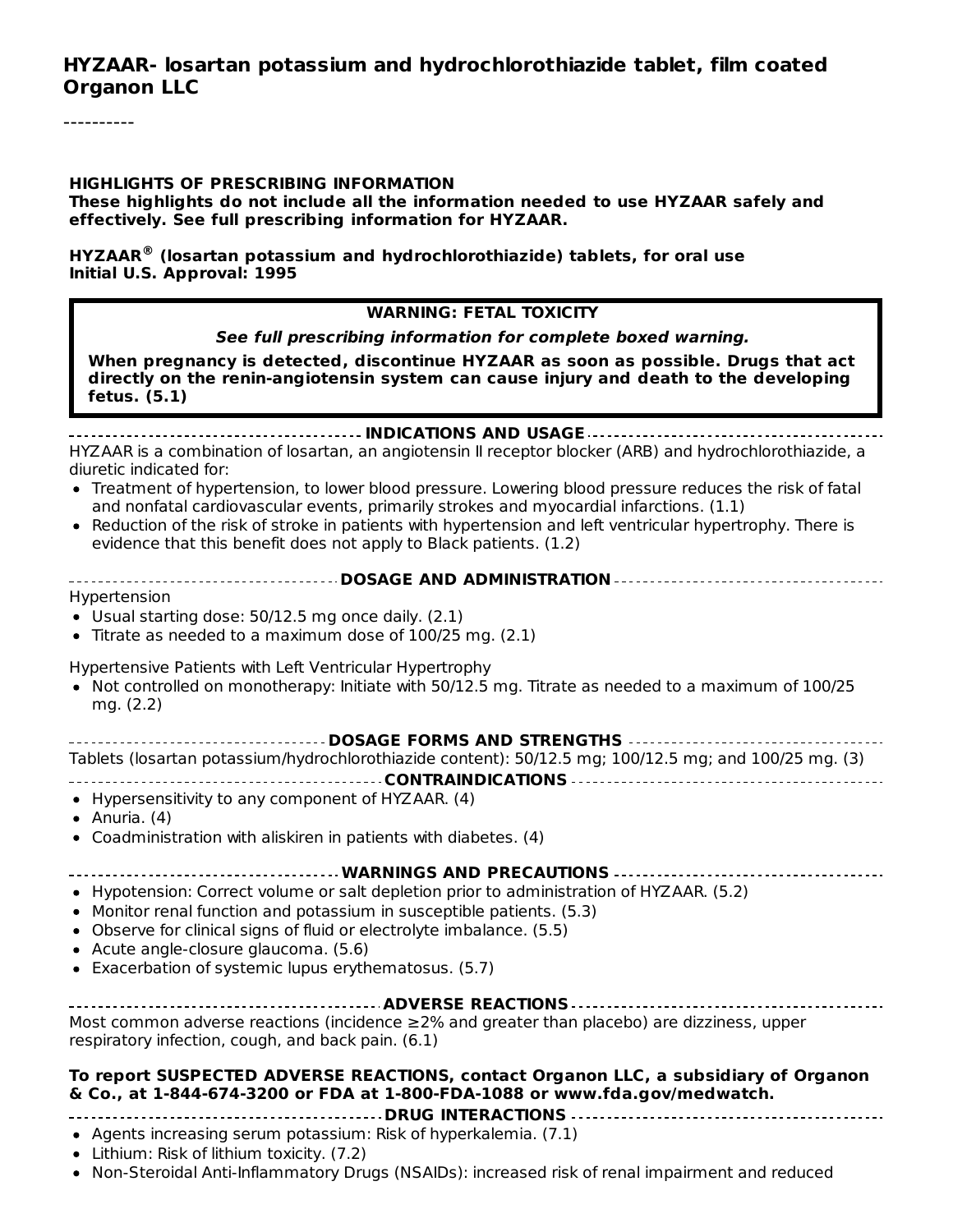Non-Steroidal Anti-Inflammatory Drugs (NSAIDs): increased risk of renal impairment and reduced diuretic, natriuretic, and antihypertensive effects. (7.3)

- Dual inhibition of the renin-angiotensin system: increased risk of renal impairment, hypotension, syncope, and hyperkalemia. (7.4)
- Antidiabetic drugs: dosage adjustment of antidiabetic may be required. (7.5)
- Cholestyramine and colestipol: Reduced absorption of thiazides. (7.5)

#### **USE IN SPECIFIC POPULATIONS**

• Hepatic Impairment: HYZAAR is not recommended for initial therapy, because the recommended starting dose is not available. (8.7)

**See 17 for PATIENT COUNSELING INFORMATION and FDA-approved patient labeling. Revised: 6/2021**

### **FULL PRESCRIBING INFORMATION: CONTENTS\* WARNING: FETAL TOXICITY**

#### **1 INDICATIONS AND USAGE**

- 1.1 Hypertension
- 1.2 Hypertensive Patients with Left Ventricular Hypertrophy

#### **2 DOSAGE AND ADMINISTRATION**

- 2.1 Hypertension
- 2.2 Hypertensive Patients with Left Ventricular Hypertrophy

#### **3 DOSAGE FORMS AND STRENGTHS**

#### **4 CONTRAINDICATIONS**

#### **5 WARNINGS AND PRECAUTIONS**

- 5.1 Fetal Toxicity
- 5.2 Hypotension in Volume- or Salt-Depleted Patients
- 5.3 Impaired Renal Function
- 5.4 Hypersensitivity
- 5.5 Electrolyte and Metabolic Effects
- 5.6 Acute Myopia and Secondary Angle-Closure Glaucoma
- 5.7 Systemic Lupus Erythematosus

### **6 ADVERSE REACTIONS**

- 6.1 Clinical Trials Experience
- 6.2 Postmarketing Experience

#### **7 DRUG INTERACTIONS**

- 7.1 Agents Increasing Serum Potassium
- 7.2 Lithium

7.3 Non-Steroidal Anti-Inflammatory Agents Including Selective Cyclooxygenase-2 Inhibitors

- 7.4 Dual Blockade of the Renin-Angiotensin System (RAS)
- 7.5 The Use of Hydrochlorothiazide with Other Drugs

### **8 USE IN SPECIFIC POPULATIONS**

- 8.1 Pregnancy
- 8.2 Lactation
- 8.4 Pediatric Use
- 8.5 Geriatric Use
- 8.6 Race
- 8.7 Hepatic Impairment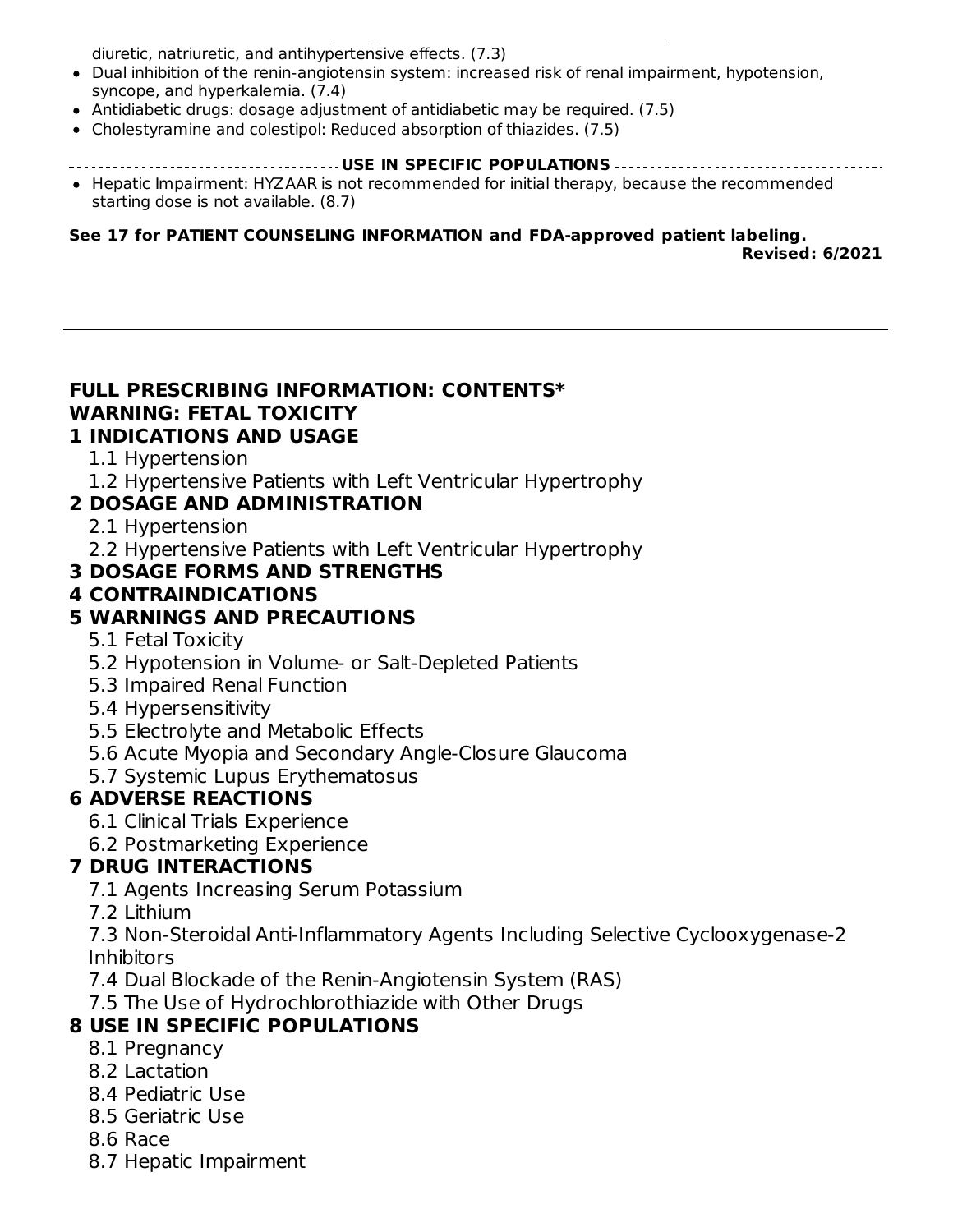8.8 Renal Impairment

#### **10 OVERDOSAGE**

#### **11 DESCRIPTION**

#### **12 CLINICAL PHARMACOLOGY**

- 12.1 Mechanism of Action
- 12.2 Pharmacodynamics
- 12.3 Pharmacokinetics

### **13 NONCLINICAL TOXICOLOGY**

13.1 Carcinogenesis, Mutagenesis, Impairment of Fertility

### **14 CLINICAL STUDIES**

- 14.1 Losartan Monotherapy
- 14.2 Losartan Potassium-Hydrochlorothiazide

#### **16 HOW SUPPLIED/STORAGE AND HANDLING**

#### **17 PATIENT COUNSELING INFORMATION**

\* Sections or subsections omitted from the full prescribing information are not listed.

#### **FULL PRESCRIBING INFORMATION**

#### **WARNING: FETAL TOXICITY**

**When pregnancy is detected, discontinue HYZAAR as soon as possible. Drugs that act directly on the renin-angiotensin system can cause injury and death to the developing fetus [see Warnings and Precautions (5.1)].**

### **1 INDICATIONS AND USAGE**

#### **1.1 Hypertension**

HYZAAR $\mathcal{P}$  is indicated for the treatment of hypertension, to lower blood pressure. Lowering blood pressure lowers the risk of fatal and non-fatal cardiovascular (CV) events, primarily strokes and myocardial infarction. These benefits have been seen in controlled trials of antihypertensive drugs from a wide variety of pharmacologic classes including losartan and hydrochlorothiazide.

Control of high blood pressure should be part of comprehensive cardiovascular risk management, including, as appropriate, lipid control, diabetes management, antithrombotic therapy, smoking cessation, exercise, and limited sodium intake. Many patients will require more than 1 drug to achieve blood pressure goals. For specific advice on goals and management, see published guidelines, such as those of the National High Blood Pressure Education Program's Joint National Committee on Prevention, Detection, Evaluation, and Treatment of High Blood Pressure (JNC).

Numerous antihypertensive drugs, from a variety of pharmacologic classes and with different mechanisms of action, have been shown in randomized controlled trials to reduce cardiovascular morbidity and mortality, and it can be concluded that it is blood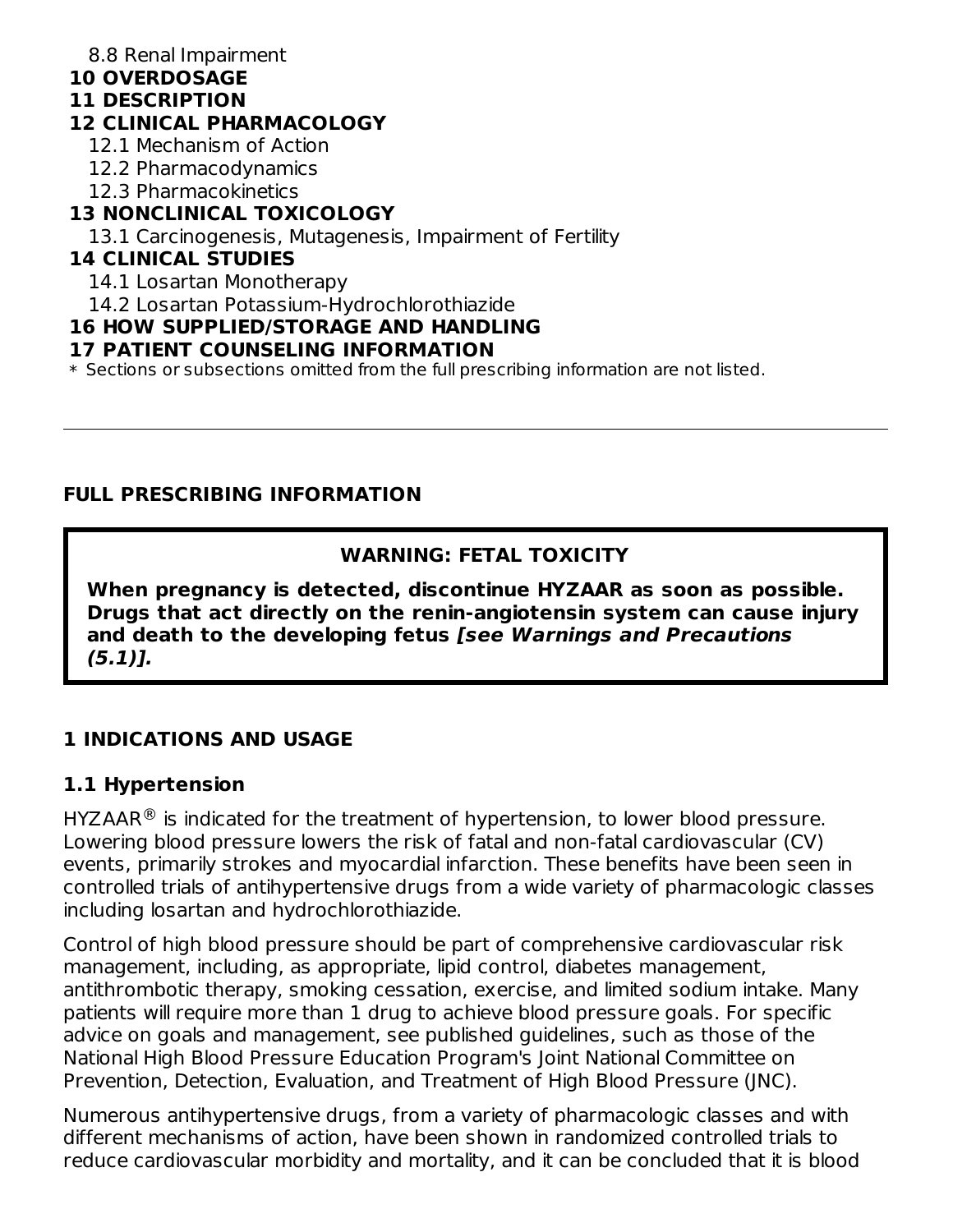pressure reduction, and not some other pharmacologic property of the drugs, that is largely responsible for those benefits. The largest and most consistent cardiovascular outcome benefit has been a reduction in the risk of stroke, but reductions in myocardial infarction and cardiovascular mortality also have been seen regularly.

Elevated systolic or diastolic pressure causes increased cardiovascular risk, and the absolute risk increase per mmHg is greater at higher blood pressures, so that even modest reductions of severe hypertension can provide substantial benefit. Relative risk reduction from blood pressure reduction is similar across populations with varying absolute risk, so the absolute benefit is greater in patients who are at higher risk independent of their hypertension (for example, patients with diabetes or hyperlipidemia), and such patients would be expected to benefit from more aggressive treatment to a lower blood pressure goal.

Some antihypertensive drugs have smaller blood pressure effects (as monotherapy) in Black patients, and many antihypertensive drugs have additional approved indications and effects (e.g., on angina, heart failure, or diabetic kidney disease). These considerations may guide selection of therapy.

This fixed dose combination is not indicated for initial therapy of hypertension, except when the hypertension is severe enough that the value of achieving prompt blood pressure control exceeds the risk of initiating combination therapy in these patients *[see*] Clinical Studies (14) and Dosage and Administration (2.1)].

HYZAAR may be administered with other antihypertensive agents.

#### **1.2 Hypertensive Patients with Left Ventricular Hypertrophy**

HYZAAR is indicated to reduce the risk of stroke in patients with hypertension and left ventricular hypertrophy, but there is evidence that this benefit does not apply to Black patients. [See Use in Specific Populations (8.6), Clinical Pharmacology (12.3), and Dosage and Administration (2.2).]

### **2 DOSAGE AND ADMINISTRATION**

#### **2.1 Hypertension**

The usual starting dose of HYZAAR is 50/12.5 (losartan 50 mg/hydrochlorothiazide 12.5 mg) once daily. The dosage can be increased after 3 weeks of therapy to a maximum of 100/25 (losartan 100 mg/hydrochlorothiazide 25 mg) once daily as needed to control blood pressure [see Clinical Studies (14.2)].

Initiate a patient whose blood pressure is not adequately controlled with losartan 50 mg monotherapy with HYZAAR 50/12.5 once daily. If blood pressure remains uncontrolled after about 3 weeks of therapy, the dosage may be increased to two tablets of HYZAAR 50/12.5 once daily or one tablet of HYZAAR 100/25 once daily.

Initiate a patient whose blood pressure is not adequately controlled with losartan 100 mg monotherapy with HYZAAR 100/12.5 (losartan 100 mg/hydrochlorothiazide 12.5 mg) once daily. If blood pressure remains uncontrolled after about 3 weeks of therapy, increase the dose to two tablets of HYZAAR 50/12.5 once daily or one tablet of HYZAAR 100/25 once daily.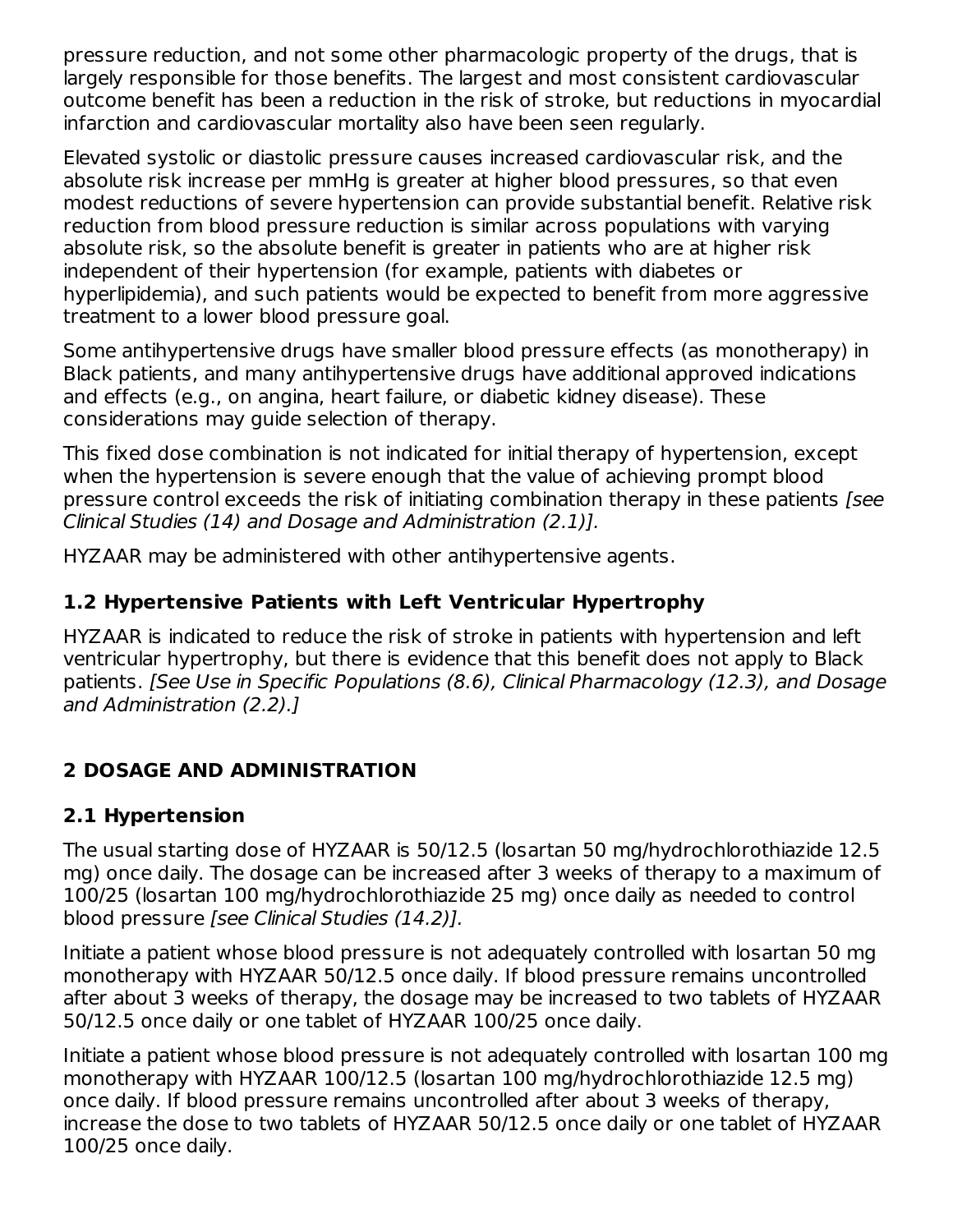Initiate a patient whose blood pressure is inadequately controlled with hydrochlorothiazide 25 mg once daily, or is controlled but who experiences hypokalemia with this regimen, on HYZAAR 50/12.5 once daily, reducing the dose of hydrochlorothiazide without reducing the overall expected antihypertensive response. Evaluate the clinical response to HYZAAR 50/12.5 and, if blood pressure remains uncontrolled after about 3 weeks of therapy, increase the dose to two tablets of HYZAAR 50/12.5 once daily or one tablet of HYZAAR 100/25 once daily.

### **2.2 Hypertensive Patients with Left Ventricular Hypertrophy**

In patients whose blood pressure is not adequately controlled on 50 mg losartan potassium, initiate treatment with HYZAAR 50/12.5. If additional blood pressure reduction is needed, increase the dose to HYZAAR 100/12.5, followed by HYZAAR 100/25. For further blood pressure reduction add other antihypertensives [see Clinical Studies (14)].

#### **3 DOSAGE FORMS AND STRENGTHS**

- HYZAAR 50/12.5 are yellow, oval, film-coated tablets, with code 717 on one side.
- HYZAAR 100/12.5 are white, oval, film-coated tablets, with code 745 on one side.
- HYZAAR 100/25 are light yellow, oval, film-coated tablets, with code 747 on one side.

### **4 CONTRAINDICATIONS**

HYZAAR is contraindicated:

- In patients who are hypersensitive to any component of this product.
- $\bullet$  In patients with anuria
- For coadministration with aliskiren in patients with diabetes

### **5 WARNINGS AND PRECAUTIONS**

#### **5.1 Fetal Toxicity**

HYZAAR can cause fetal harm when administered to a pregnant woman. Use of drugs that act on the renin-angiotensin system during the second and third trimesters of pregnancy reduces fetal renal function and increases fetal and neonatal morbidity and death. Resulting oligohydramnios can be associated with fetal lung hypoplasia and skeletal deformations. Potential neonatal adverse effects include skull hypoplasia, anuria, hypotension, renal failure, and death. When pregnancy is detected, discontinue HYZAAR as soon as possible.

Thiazides cross the placental barrier and appear in cord blood. Adverse reactions include fetal or neonatal jaundice, thrombocytopenia [see Use in Specific Populations (8.1)].

### **5.2 Hypotension in Volume- or Salt-Depleted Patients**

In patients with an activated renin-angiotensin system, such as volume- or salt-depleted patients (e.g., those being treated with high doses of diuretics), symptomatic hypotension may occur after initiation of treatment with HYZAAR. Correct volume or salt depletion prior to administration of HYZAAR. Do not use HYZAAR as initial therapy in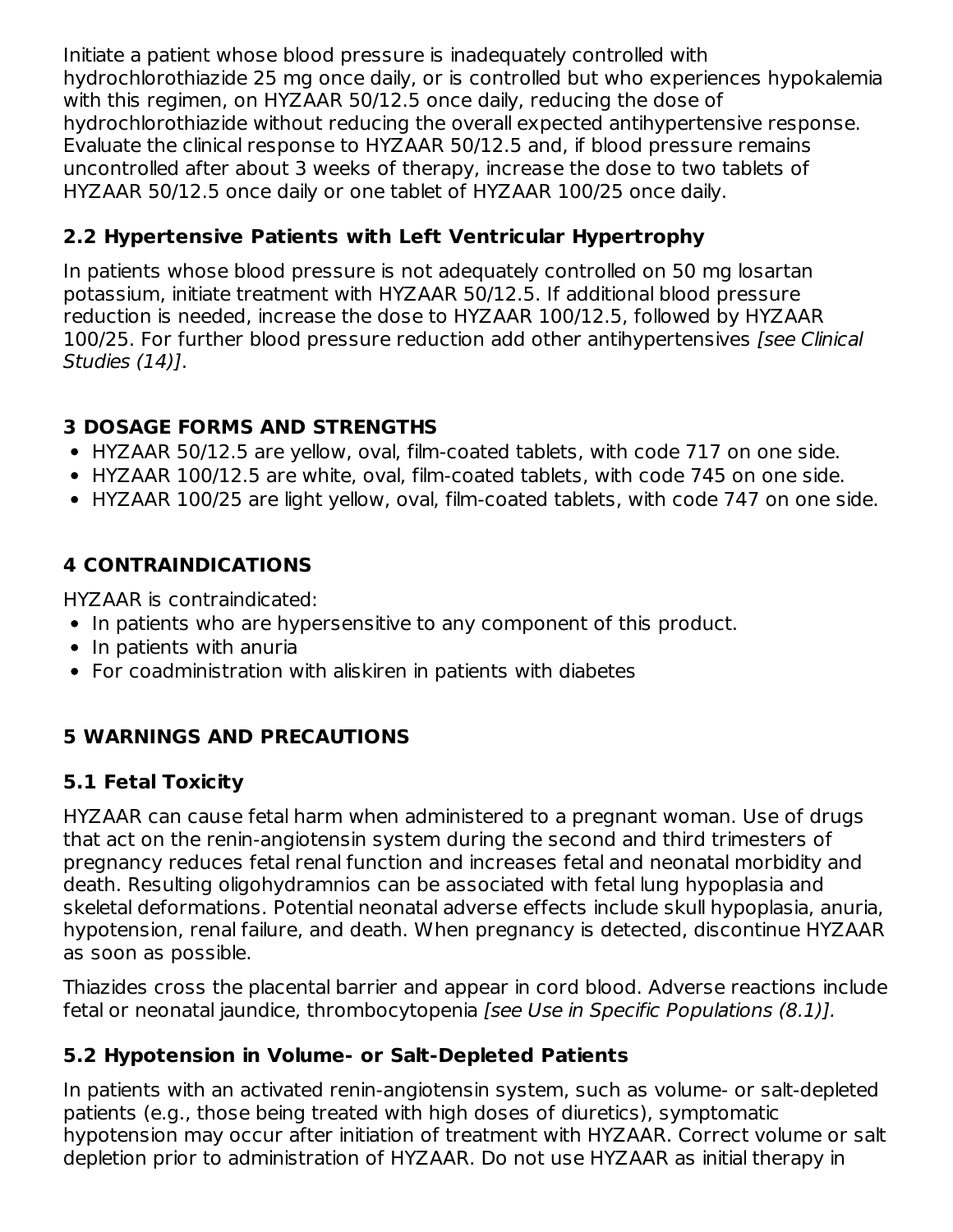patients with intravascular volume depletion.

### **5.3 Impaired Renal Function**

Changes in renal function including acute renal failure can be caused by drugs that inhibit the renin-angiotensin system and by diuretics. Patients whose renal function may depend in part on the activity of the renin-angiotensin system (e.g., patients with renal artery stenosis, chronic kidney disease, severe congestive heart failure, or volume depletion) may be at particular risk of developing acute renal failure on HYZAAR. Monitor renal function periodically in these patients. Consider withholding or discontinuing therapy in patients who develop a clinically significant decrease in renal function on HYZAAR [see Drug Interactions (7.3) and Use in Specific Populations (8.8)].

### **5.4 Hypersensitivity**

Hypersensitivity reactions to hydrochlorothiazide may occur in patients with or without a history of allergy or bronchial asthma, but are more likely in patients with such a history.

### **5.5 Electrolyte and Metabolic Effects**

In double-blind clinical trials of various doses of losartan potassium and hydrochlorothiazide, the incidence of hypertensive patients who developed hypokalemia (serum potassium <3.5 mEq/L) was 6.7% versus 3.5% for placebo; the incidence of hyperkalemia (serum potassium >5.7 mEq/L) was 0.4% versus 0% for placebo.

HYZAAR contains hydrochlorothiazide which can cause hypokalemia, hyponatremia and hypomagnesemia. Hypomagnesemia can result in hypokalemia which may be difficult to treat despite potassium repletion. HYZAAR also contains losartan which can cause hyperkalemia. Monitor serum electrolytes periodically [see Drug Interactions (7.1)].

Concomitant use of other drugs that may increase serum potassium may lead to hyperkalemia [see Drug Interactions (7.1)].

Hydrochlorothiazide may alter glucose tolerance and raise serum levels of cholesterol and triglycerides.

Hyperuricemia may occur or frank gout may be precipitated in patients receiving thiazide therapy. Because losartan decreases uric acid, losartan in combination with hydrochlorothiazide attenuates the diuretic-induced hyperuricemia.

Hydrochlorothiazide decreases urinary calcium excretion and may cause elevations of serum calcium. Monitor calcium levels.

### **5.6 Acute Myopia and Secondary Angle-Closure Glaucoma**

Hydrochlorothiazide, a sulfonamide, can cause an idiosyncratic reaction, resulting in acute transient myopia and acute angle-closure glaucoma. Symptoms include acute onset of decreased visual acuity or ocular pain and typically occur within hours to weeks of drug initiation. Untreated acute angle-closure glaucoma can lead to permanent vision loss. The primary treatment is to discontinue hydrochlorothiazide as rapidly as possible. Prompt medical or surgical treatments may need to be considered if the intraocular pressure remains uncontrolled. Risk factors for developing acute angle-closure glaucoma may include a history of sulfonamide or penicillin allergy.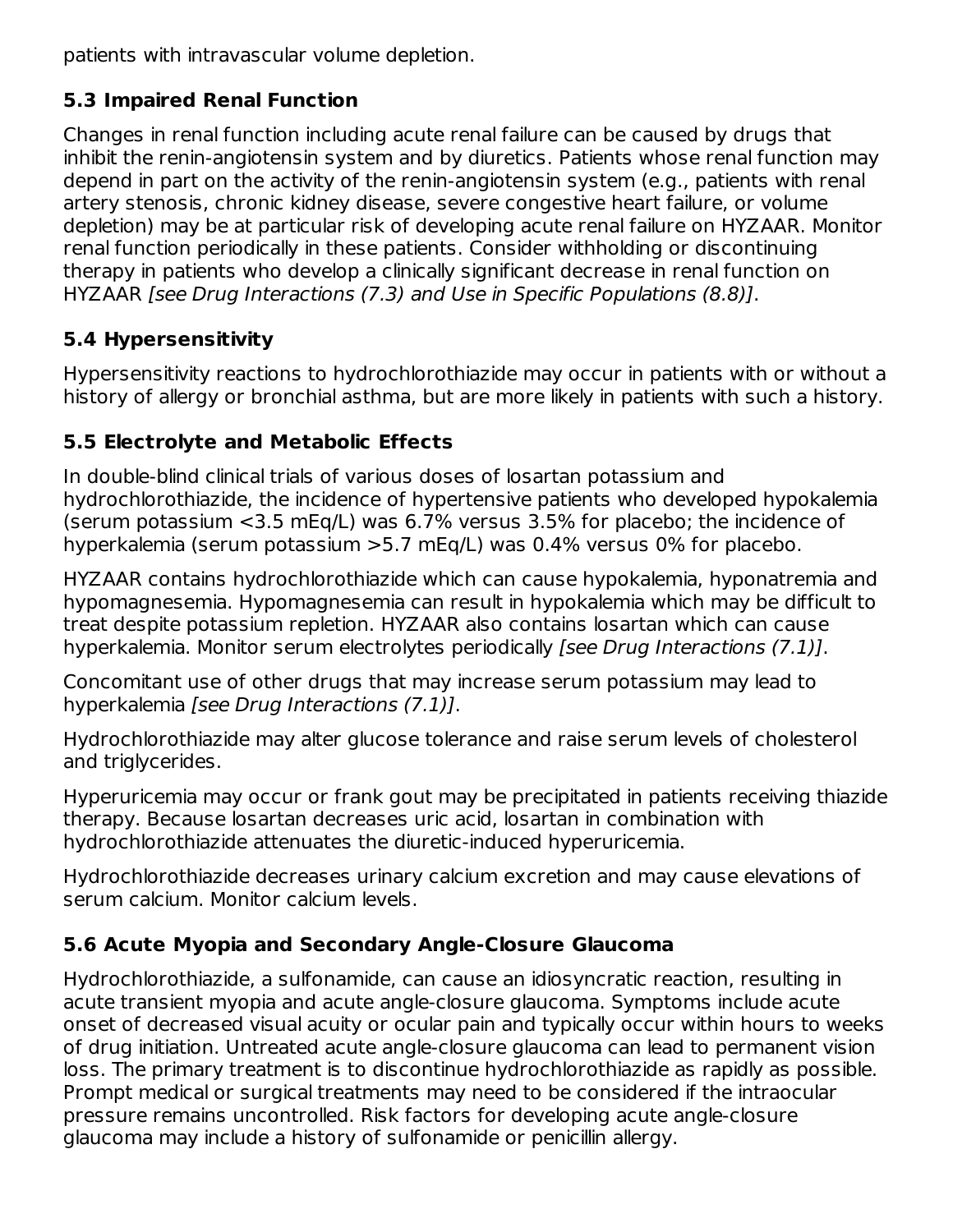#### **5.7 Systemic Lupus Erythematosus**

Thiazide diuretics have been reported to cause exacerbation or activation of systemic lupus erythematosus.

#### **6 ADVERSE REACTIONS**

#### **6.1 Clinical Trials Experience**

Because clinical trials are conducted under widely varying conditions, adverse reaction rates observed in the clinical trials of a drug cannot be directly compared to rates in the clinical trials of another drug and may not reflect the rates observed in practice.

Losartan potassium-hydrochlorothiazide has been evaluated for safety in 858 patients treated for essential hypertension and 3889 patients treated for hypertension and left ventricular hypertrophy. Most adverse reactions have been mild and transient in nature and have not required discontinuation of therapy. In controlled clinical trials, discontinuation of therapy due to clinical adverse events was required in only 2.8% and 2.3% of patients treated with the combination and placebo, respectively.

In these double-blind controlled clinical trials, adverse reactions occurring in greater than 2% of subjects treated with losartan-hydrochlorothiazide and at a greater rate than placebo were: back pain (2.1% vs 0.6%), dizziness (5.7% vs 2.9%), and upper respiratory infection (6.1% vs 4.6%).

The following additional adverse reactions have been reported in clinical trials with HYZAAR and/or the individual components:

Blood and the lymphatic system disorders: Anemia, aplastic anemia, hemolytic anemia, leukopenia, agranulocytosis.

Metabolism and nutrition disorders: Anorexia, hyperglycemia, hyperuricemia, electrolyte imbalance including hyponatremia and hypokalemia.

Psychiatric disorders: Insomnia, restlessness.

Nervous system disorders: Dysgeusia, headache, migraine, paraesthesias.

Eye disorders: Xanthopsia, transient blurred vision.

Cardiac disorders: Palpitation, tachycardia.

Vascular disorders: Dose-related orthostatic effects, necrotizing angiitis (vasculitis, cutaneous vasculitis).

Respiratory, thoracic and mediastinal disorders: Nasal congestion.

Gastrointestinal disorders: Dyspepsia, abdominal pain, gastric irritation, cramping, nausea, vomiting, pancreatitis, sialoadenitis.

Hepato-biliary disorders: Jaundice (intrahepatic cholestatic jaundice).

Skin and subcutaneous tissue disorders: Rash, pruritus, purpura, toxic epidermal necrolysis, urticaria, photosensitivity, cutaneous lupus erythematosus.

Musculoskeletal and connective tissue disorders: Muscle cramps, muscle spasm.

Renal and urinary disorders: Glycosuria, renal dysfunction, interstitial nephritis, renal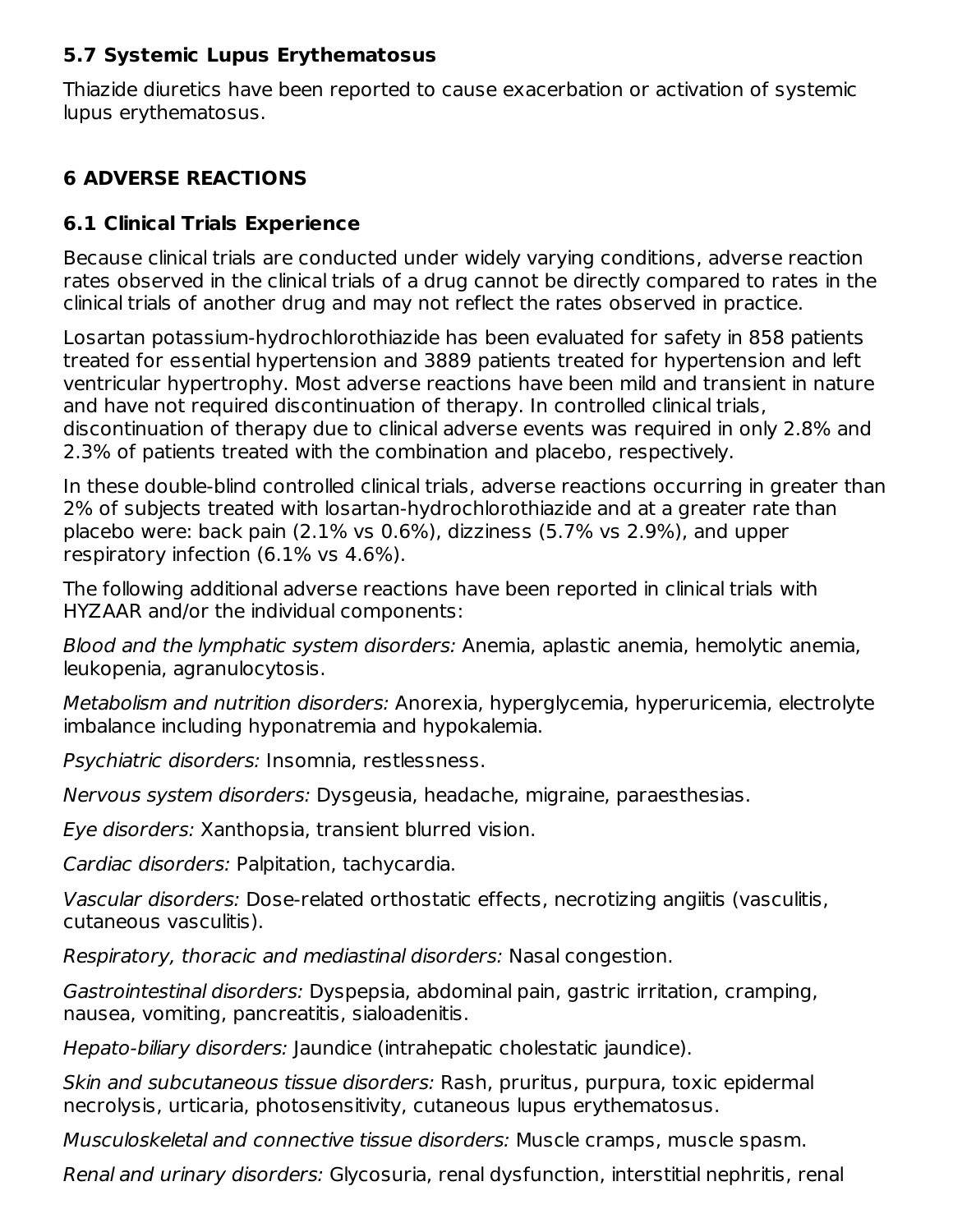failure.

Reproductive system and breast disorders: Erectile dysfunction/impotence.

General disorders and administration site conditions: Chest pain, malaise, weakness.

Investigations: Liver function abnormalities.

#### Cough

Persistent dry cough has been associated with ACE-inhibitor use and in practice can be a cause of discontinuation of ACE-inhibitor therapy. Two prospective, parallel-group, double-blind, randomized, controlled trials were conducted to assess the effects of losartan on the incidence of cough in hypertensive patients who had experienced cough while receiving ACE-inhibitor therapy. Patients who had typical ACE-inhibitor cough when challenged with lisinopril, whose cough disappeared on placebo, were randomized to losartan 50 mg, lisinopril 20 mg, or either placebo (one study, n=97) or 25 mg hydrochlorothiazide (n=135). The double-blind treatment period lasted up to 8 weeks. The incidence of cough is shown in Table 1 below.

| Study $1^*$                | HCTZ    | Losartan | Lisinopril |
|----------------------------|---------|----------|------------|
| Cough                      | 25%     | 17%      | 69%        |
| Study $2^{\dagger}$        | Placebo | Losartan | Lisinopril |
| Cough                      | 35%     | 29%      | 62%        |
| لمملط مصيم ممموم المتكارية |         |          |            |

**Table 1:**

\* Demographics = (89% Caucasian, 64% female)

† Demographics = (90% Caucasian, 51% female)

These studies demonstrate that the incidence of cough associated with losartan therapy, in a population that all had cough associated with ACE-inhibitor therapy, is similar to that associated with hydrochlorothiazide or placebo therapy.

Cases of cough, including positive re-challenges, have been reported with the use of losartan in postmarketing experience.

### **6.2 Postmarketing Experience**

The following adverse reactions have been identified during post-approval use of HYZAAR. Because these reactions are reported voluntarily from a population of uncertain size, it is not always possible to estimate their frequency reliably or to establish a causal relationship to drug exposure.

Digestive: Hepatitis has been reported rarely in patients treated with losartan.

Hematologic: Thrombocytopenia.

Hypersensitivity: Angioedema, including swelling of the larynx and glottis, causing airway obstruction and/or swelling of the face, lips, pharynx, and/or tongue has been reported rarely in patients treated with losartan; some of these patients previously experienced angioedema with other drugs including ACE inhibitors. Vasculitis, including Henoch-Schönlein purpura, has been reported with losartan. Anaphylactic reactions have been reported.

Musculoskeletal: Rhabdomyolysis.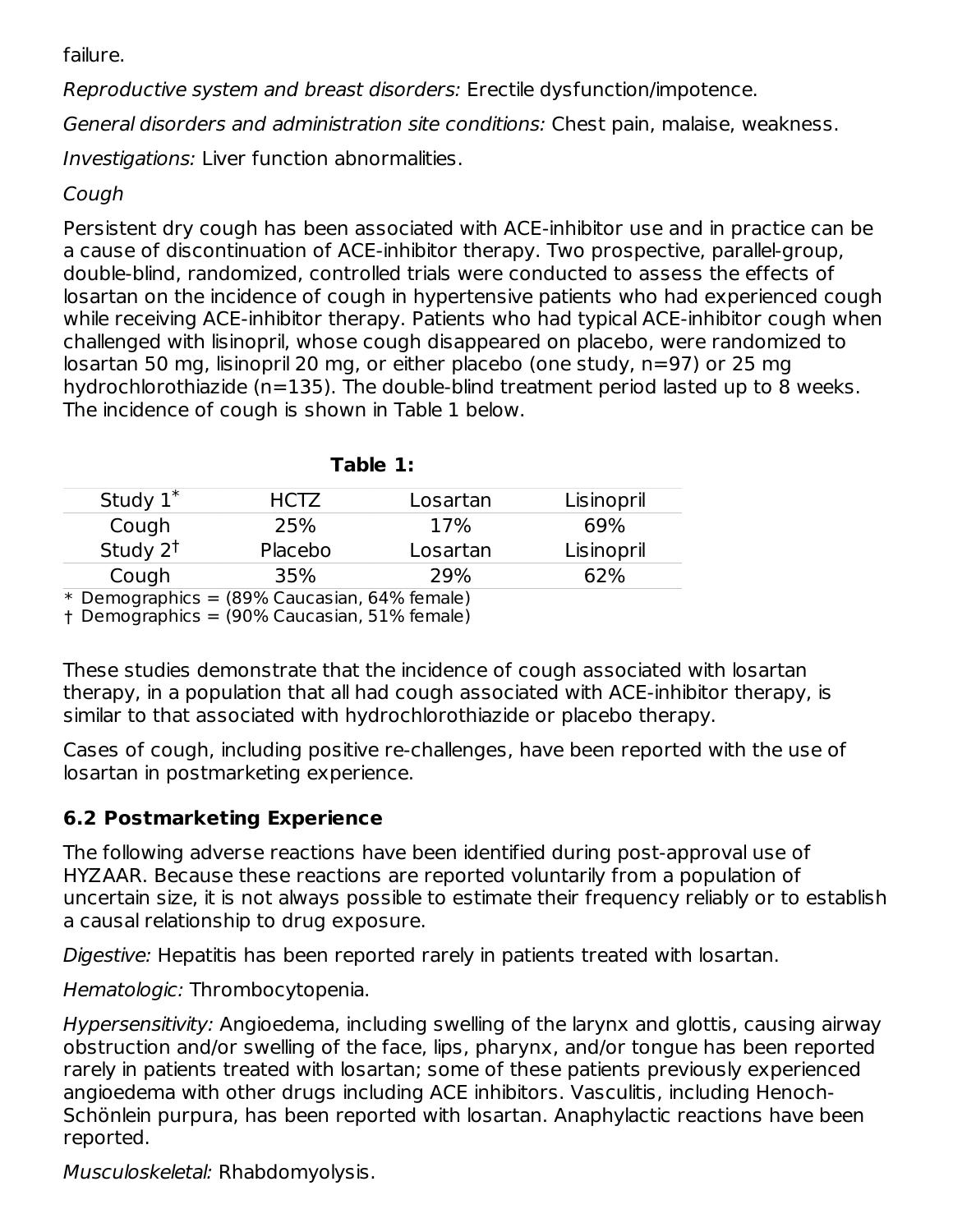Skin: Erythroderma.

Non-melanoma Skin Cancer: Hydrochlorothiazide is associated with an increased risk of non-melanoma skin cancer. In a study conducted in the Sentinel System, increased risk was predominantly for squamous cell carcinoma (SCC) and in white patients taking large cumulative doses. The increased risk for SCC in the overall population was approximately 1 additional case per 16,000 patients per year, and for white patients taking a cumulative dose of ≥50,000mg the risk increase was approximately 1 additional SCC case for every 6,700 patients per year.

### **7 DRUG INTERACTIONS**

#### **7.1 Agents Increasing Serum Potassium**

Coadministration of losartan with other drugs that raise serum potassium levels may result in hyperkalemia. Monitor serum potassium in such patients.

### **7.2 Lithium**

Increases in serum lithium concentrations and lithium toxicity have been reported with concomitant use of angiotensin II receptor antagonists or thiazide diuretics. Monitor lithium levels in patients receiving HYZAAR and lithium.

#### **7.3 Non-Steroidal Anti-Inflammatory Agents Including Selective Cyclooxygenase-2 Inhibitors**

#### Losartan Potassium

In patients who are elderly, volume-depleted (including those on diuretic therapy), or with compromised renal function, coadministration of NSAIDs, including selective COX-2 inhibitors, with angiotensin II receptor antagonists (including losartan) may result in deterioration of renal function, including possible acute renal failure. These effects are usually reversible. Monitor renal function periodically in patients receiving losartan and NSAID therapy.

The antihypertensive effect of angiotensin II receptor antagonists, including losartan, may be attenuated by NSAIDs, including selective COX-2 inhibitors.

#### Hydrochlorothiazide

The administration of a non-steroidal anti-inflammatory agent including a selective COX-2 inhibitor can reduce the diuretic, natriuretic, and antihypertensive effects of loop, potassium-sparing and thiazide diuretics. Therefore, when HYZAAR and non-steroidal anti-inflammatory agents including selective COX-2 inhibitors are used concomitantly, observe closely to determine if the desired effect of the diuretic is obtained.

In patients receiving diuretic therapy, coadministration of NSAIDs with angiotensin receptor blockers, including losartan, may result in deterioration of renal function, including possible acute renal failure. These effects are usually reversible. Monitor renal function periodically in patients receiving hydrochlorothiazide, losartan, and NSAID therapy.

### **7.4 Dual Blockade of the Renin-Angiotensin System (RAS)**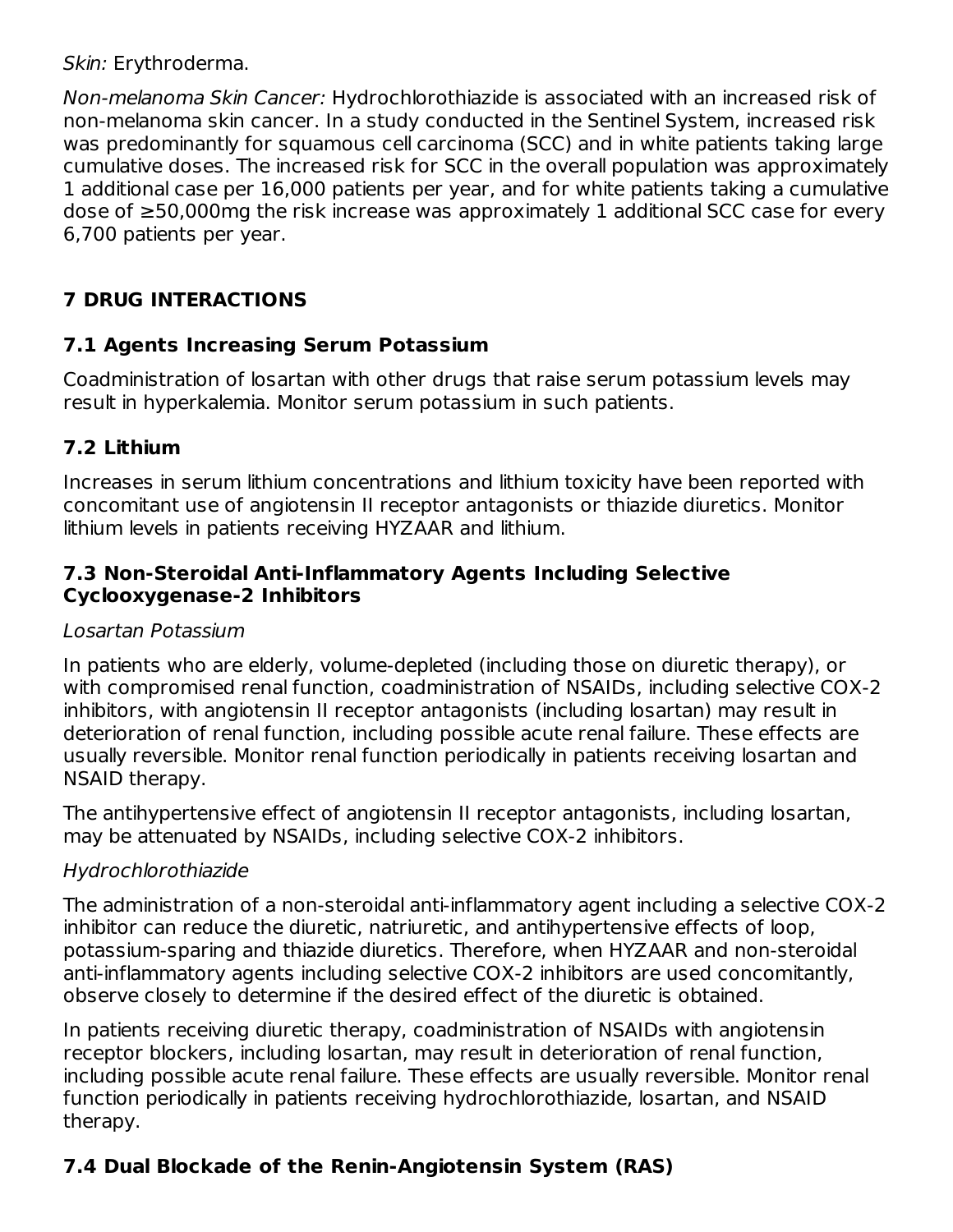Dual blockade of the RAS with angiotensin receptor blockers, ACE inhibitors, or aliskiren is associated with increased risks of hypotension, syncope, hyperkalemia, and changes in renal function (including acute renal failure) compared to monotherapy.

The Veterans Affairs Nephropathy in Diabetes (VA NEPHRON-D) trial enrolled 1448 patients with type 2 diabetes, elevated urinary-albumin-to-creatinine ratio, and decreased estimated glomerular filtration rate (GFR 30 to 89.9 mL/min), randomized them to lisinopril or placebo on a background of losartan therapy and followed them for a median of 2.2 years. Patients receiving the combination of losartan and lisinopril did not obtain any additional benefit compared to monotherapy for the combined endpoint of decline in GFR, end-stage renal disease, or death, but experienced an increased incidence of hyperkalemia and acute kidney injury compared with the monotherapy group.

Closely monitor blood pressure, renal function, and electrolytes in patients on HYZAAR and other agents that affect the RAS.

Do not coadminister aliskiren with HYZAAR in patients with diabetes. Avoid use of aliskiren with HYZAAR in patients with renal impairment (GFR <60 mL/min).

#### **7.5 The Use of Hydrochlorothiazide with Other Drugs**

When administered concurrently, the following drugs may interact with thiazide diuretics [see Clinical Pharmacology (12.3)]:

Antidiabetic drugs (oral agents and insulin) — dosage adjustment of the antidiabetic drug may be required.

Cholestyramine and colestipol resins — Absorption of hydrochlorothiazide is impaired in the presence of anionic exchange resins. Single doses of either cholestyramine or colestipol resins bind the hydrochlorothiazide and reduce its absorption from the gastrointestinal tract by up to 85 and 43 percent, respectively. Stagger the dosage of hydrochlorothiazide and the resin such that hydrochlorothiazide is administered at least 4 hours before or 4 to 6 hours after the administration of the resin.

### **8 USE IN SPECIFIC POPULATIONS**

#### **8.1 Pregnancy**

#### Risk Summary

HYZAAR can cause fetal harm when administered to a pregnant woman. Use of drugs that act on the renin-angiotensin system during the second and third trimesters of pregnancy reduces fetal renal function and increases fetal and neonatal morbidity and death. Most epidemiologic studies examining fetal abnormalities after exposure to antihypertensive use in the first trimester have not distinguished drugs affecting the renin-angiotensin system from other antihypertensive agents. When pregnancy is detected, discontinue HYZAAR as soon as possible (see Clinical Considerations).

The estimated background risk of major birth defects and miscarriage for the indicated population is unknown. All pregnancies have a background risk of birth defect, loss, or other adverse outcomes. In the U.S. general population, the estimated background risk of major birth defects and miscarriage in clinically recognized pregnancies is 2% to 4% and 15% to 20%, respectively.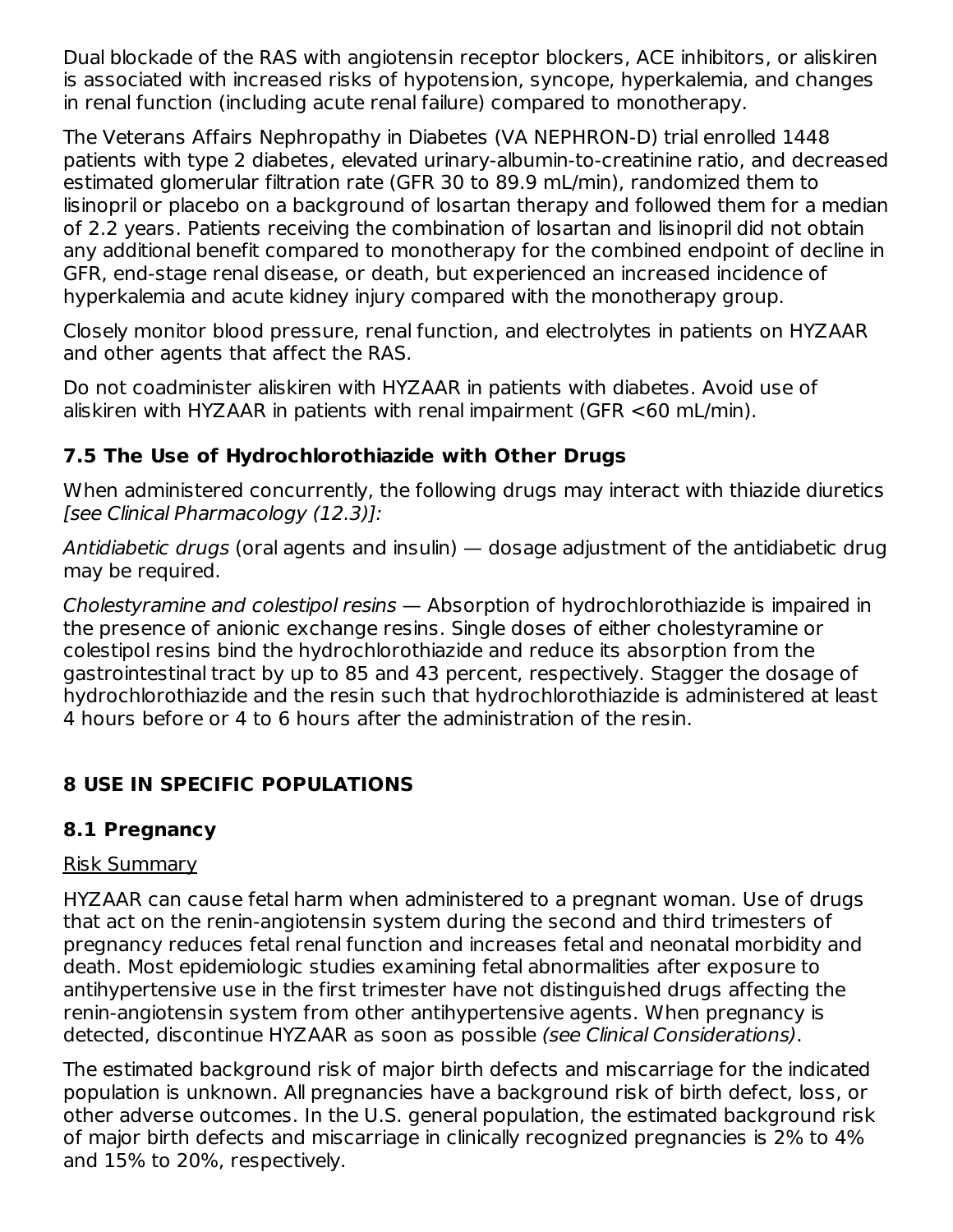#### Clinical Considerations

#### Disease-associated Maternal and/or Embryo/Fetal Risk

Hypertension in pregnancy increases the maternal risk for pre-eclampsia, gestational diabetes, premature delivery, and delivery complications (e.g., need for cesarean section, post-partum hemorrhage). Hypertension increases the fetal risk for intrauterine growth restriction and intrauterine death. Pregnant women with hypertension should be carefully monitored and managed accordingly.

#### Fetal/Neonatal Adverse Reactions

#### Losartan:

Use of drugs that act on the renin-angiotensin system in the second and third trimesters of pregnancy can result in the following: oligohydramnios, reduced fetal renal function leading to anuria and renal failure, fetal lung hypoplasia, skeletal deformations, including skull hypoplasia, hypotension, and death.

In the unusual case that there is no appropriate alternative to therapy with drugs affecting the renin-angiotensin system for a particular patient, apprise the mother of the potential risk to the fetus. Perform serial ultrasound examinations to assess the intraamniotic environment. If oligohydramnios is observed, discontinue HYZAAR, unless it is considered lifesaving for the mother. Fetal testing may be appropriate, based on the week of gestation. Patients and physicians should be aware, however, that oligohydramnios may not appear until after the fetus has sustained irreversible injury. Closely observe neonates with histories of in utero exposure to HYZAAR for hypotension, oliguria, and hyperkalemia. In neonates with a history of in utero exposure to HYZAAR, if oliguria or hypotension occurs, support blood pressure and renal perfusion. Exchange transfusions or dialysis may be required as a means of reversing hypotension and replacing renal function.

#### Hydrochlorothiazide:

Thiazides can cross the placenta, and concentrations reached in the umbilical vein approach those in the maternal plasma. Hydrochlorothiazide, like other diuretics, can cause placental hypoperfusion. It accumulates in the amniotic fluid, with reported concentrations up to 19 times higher than in umbilical vein plasma. Use of thiazides during pregnancy is associated with a risk of fetal or neonatal jaundice or thrombocytopenia. Since they do not alter the course of pre-eclampsia, these drugs should not be used to treat hypertension in pregnant women. The use of hydrochlorothiazide for other indications in pregnancy should be avoided.

#### Data

#### Animal Data

There was no evidence of teratogenicity in rats or rabbits treated with a maximum losartan potassium dose of 10 mg/kg/day in combination with 2.5 mg/kg/day of hydrochlorothiazide. At these dosages, respective exposures (AUCs) of losartan, its active metabolite, and hydrochlorothiazide in rabbits were approximately 5, 1.5, and 1.0 times those achieved in humans with 100 mg losartan in combination with 25 mg hydrochlorothiazide. AUC values for losartan, its active metabolite and hydrochlorothiazide, extrapolated from data obtained with losartan administered to rats at a dose of 50 mg/kg/day in combination with 12.5 mg/kg/day of hydrochlorothiazide,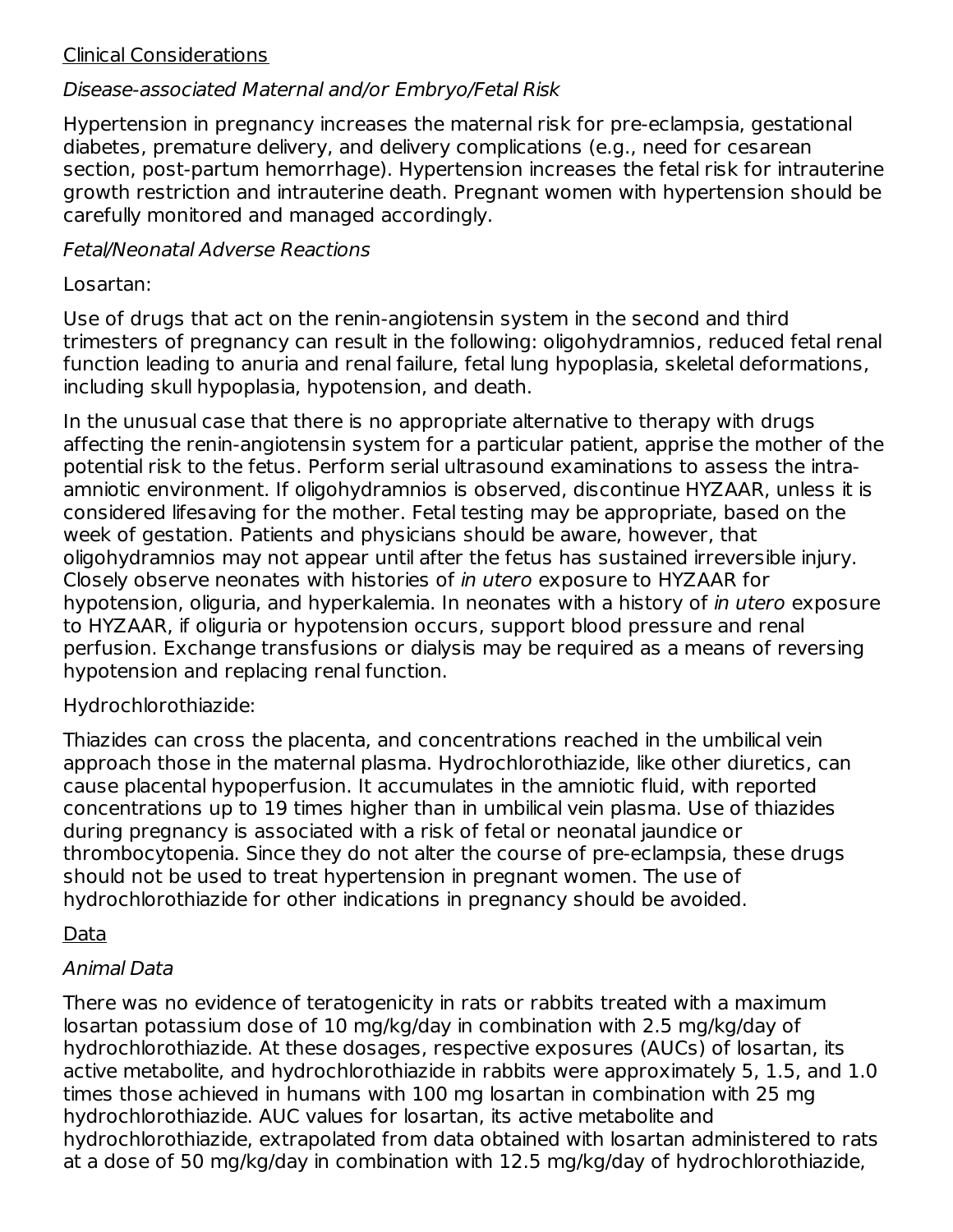were approximately 6, 2, and 2 times greater than those achieved in humans with 100 mg of losartan in combination with 25 mg of hydrochlorothiazide. Fetal toxicity in rats, as evidenced by a slight increase in supernumerary ribs, was observed when females were treated prior to and throughout gestation with 10 mg/kg/day losartan in combination with 2.5 mg/kg/day hydrochlorothiazide. As also observed in studies with losartan alone, adverse fetal and neonatal effects, including decreased body weight, renal toxicity, and mortality, occurred when pregnant rats were treated during late gestation and/or lactation with 50 mg/kg/day losartan in combination with 12.5 mg/kg/day hydrochlorothiazide. Respective AUCs for losartan, its active metabolite and hydrochlorothiazide at these dosages in rats were approximately 35, 10 and 10 times greater than those achieved in humans with the administration of 100 mg of losartan in combination with 25 mg hydrochlorothiazide. When hydrochlorothiazide was administered without losartan to pregnant mice and rats during their respective periods of major organogenesis, at doses up to 3000 and 1000 mg/kg/day, respectively, there was no evidence of harm to the fetus.

### **8.2 Lactation**

#### Risk Summary

It is not known whether losartan is excreted in human milk, but significant levels of losartan and its active metabolite were shown to be present in rat milk. Thiazides appear in human milk. Because of the potential for adverse effects on the nursing infant, a decision should be made whether to discontinue nursing or discontinue the drug, taking into account the importance of the drug to the mother.

### **8.4 Pediatric Use**

Safety and effectiveness of HYZAAR in pediatric patients have not been established.

Neonates with a history of in utero exposure to HYZAAR: If oliguria or hypotension occurs, direct attention toward support of blood pressure and renal perfusion. Exchange transfusion or dialysis may be required as means of reversing hypotension and/or substituting for disordered renal function.

### **8.5 Geriatric Use**

In a controlled clinical study for the reduction in the combined risk of cardiovascular death, stroke and myocardial infarction in hypertensive patients with left ventricular hypertrophy, 2857 patients (62%) were 65 years and over, while 808 patients (18%) were 75 years and over. In an effort to control blood pressure in this study, patients were coadministered losartan and hydrochlorothiazide 74% of the total time they were on study drug. No overall differences in effectiveness were observed between these patients and younger patients. Adverse events were somewhat more frequent in the elderly compared to non-elderly patients for both the losartan-hydrochlorothiazide and the control groups [see Clinical Pharmacology (12.3)].

### **8.6 Race**

In the Losartan Intervention For Endpoint reduction in hypertension (LIFE) study, Black patients with hypertension and left ventricular hypertrophy treated with atenolol had a lower risk of stroke, the primary composite endpoint, as compared with Black patients treated with losartan (both cotreated with hydrochlorothiazide in the majority of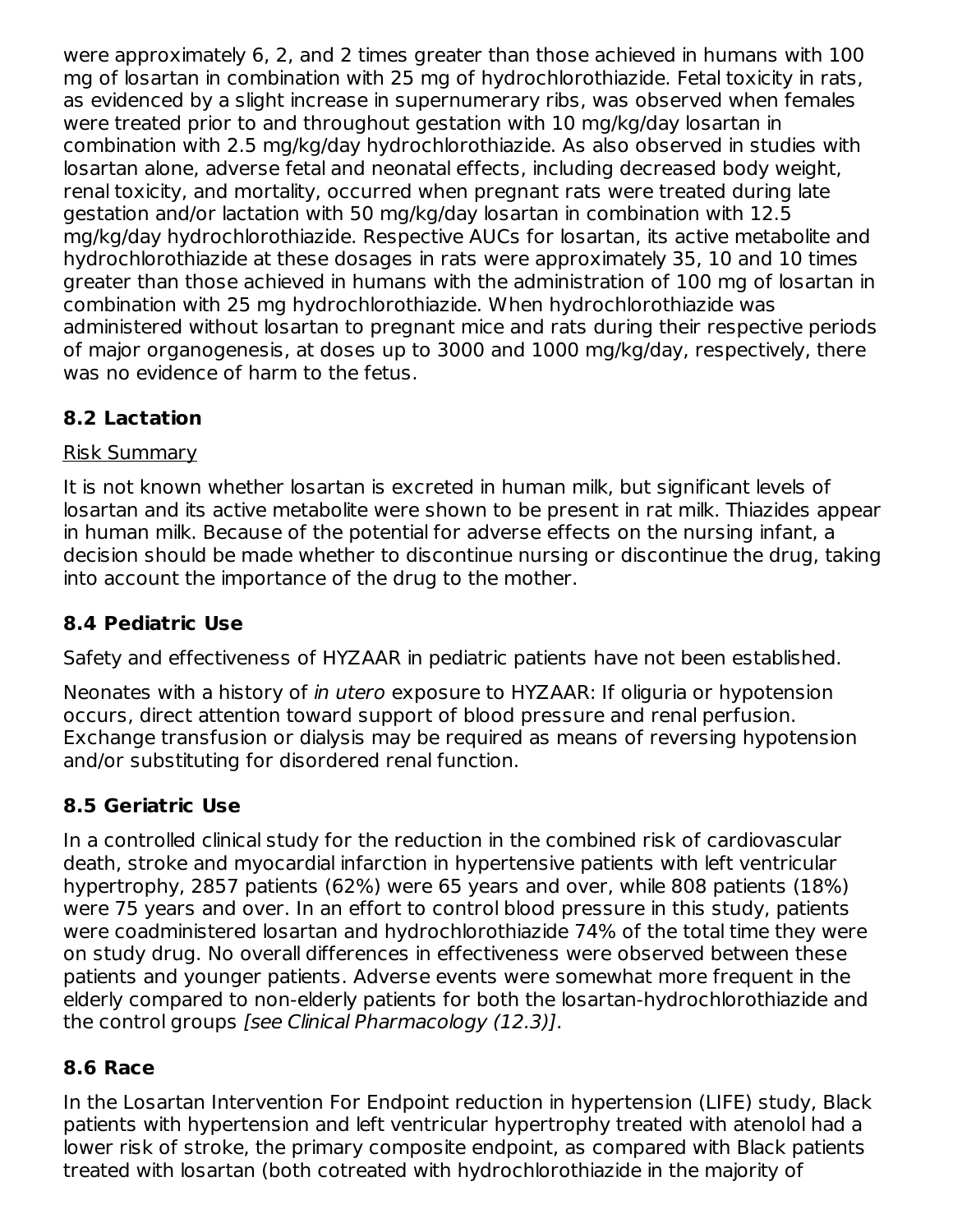patients). In the subgroup of Black patients (n=533, 6% of the LIFE study patients), there were 29 primary endpoints among 263 patients on atenolol (11%, 26 per 1000 patient-years) and 46 primary endpoints among 270 patients (17%, 42 per 1000 patientyears) on losartan. This finding could not be explained on the basis of differences in the populations other than race or on any imbalances between treatment groups. In addition, blood pressure reductions in both treatment groups were consistent between Black and non-Black patients. Given the difficulty in interpreting subset differences in large trials, it cannot be known whether the observed difference is the result of chance. However, the LIFE study provides no evidence that the benefits of losartan on reducing the risk of cardiovascular events in hypertensive patients with left ventricular hypertrophy apply to Black patients [see Clinical Pharmacology (12.3)].

#### **8.7 Hepatic Impairment**

Initiation of HYZAAR is not recommended for patients with hepatic impairment because the appropriate starting dose of losartan, 25 mg, is not available.

#### **8.8 Renal Impairment**

Changes in renal function have been reported in susceptible individuals (see Dosage and Administration (2.1), Warnings and Precautions (5.4), and Clinical Pharmacology (12.3)]. Safety and effectiveness of HYZAAR in patients with severe renal impairment (creatinine clearance <30 mL/min) have not been established.

#### **10 OVERDOSAGE**

#### Losartan Potassium

Significant lethality was observed in mice and rats after oral administration of 1000 mg/kg and 2000 mg/kg, respectively, about 44 and 170 times the maximum recommended human dose on a mg/m<sup>2</sup> basis.

Limited data are available in regard to overdosage in humans. The most likely manifestation of overdosage would be hypotension and tachycardia; bradycardia could occur from parasympathetic (vagal) stimulation. If symptomatic hypotension should occur, supportive treatment should be instituted.

Neither losartan nor its active metabolite can be removed by hemodialysis.

#### Hydrochlorothiazide

The oral  $\mathsf{LD}_{50}$  of hydrochlorothiazide is greater than  $10$  g/kg in both mice and rats. The most common signs and symptoms observed are those caused by electrolyte depletion (hypokalemia, hypochloremia, hyponatremia) and dehydration resulting from excessive diuresis. If digitalis has also been administered, hypokalemia may accentuate cardiac arrhythmias. The degree to which hydrochlorothiazide is removed by hemodialysis has not been established.

#### **11 DESCRIPTION**

HYZAAR 50/12.5 (losartan potassium-hydrochlorothiazide), HYZAAR 100/12.5 (losartan potassium-hydrochlorothiazide) and HYZAAR 100/25 (losartan potassiumhydrochlorothiazide) tablets combine an angiotensin II receptor blocker acting on the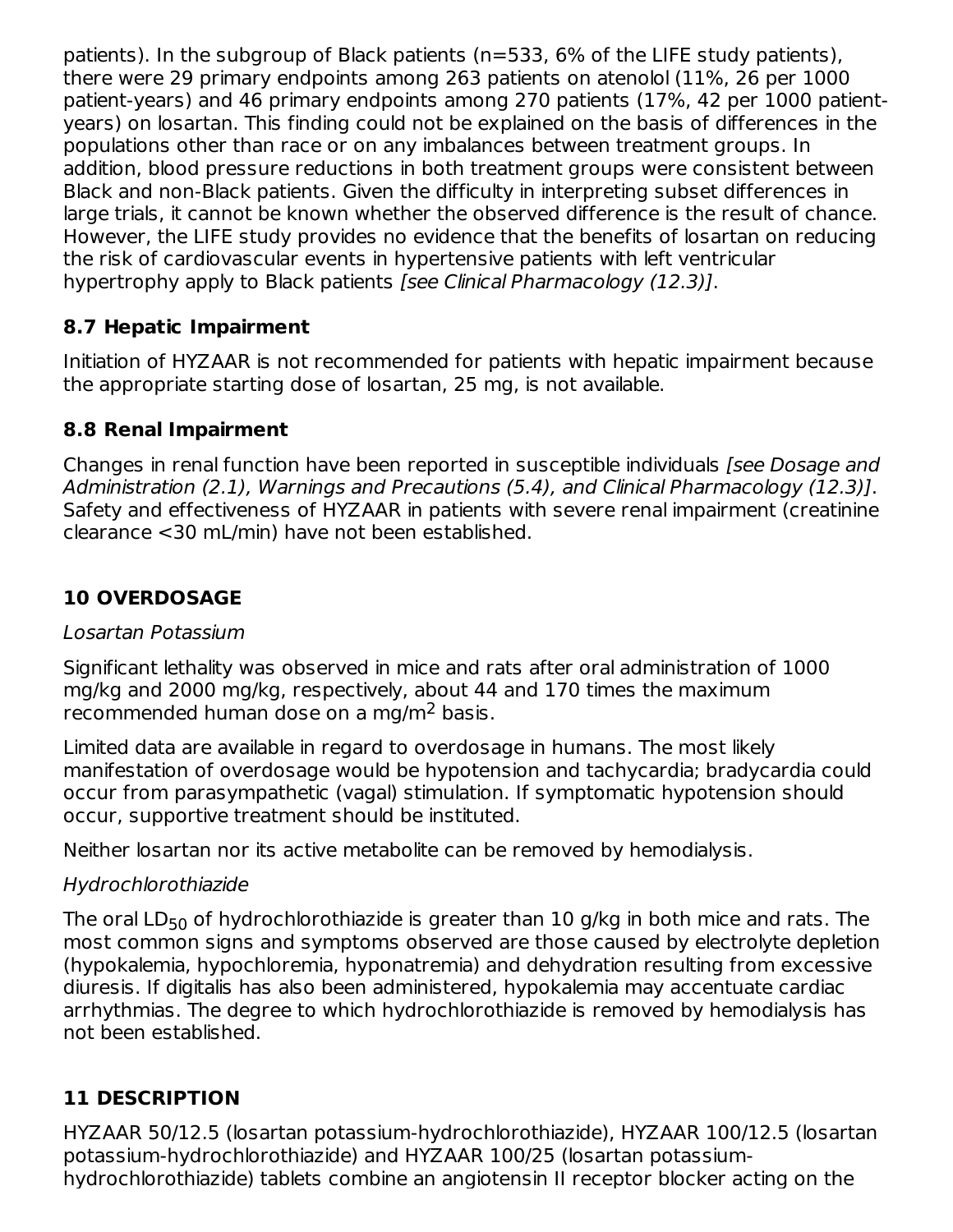hydrochlorothiazide) tablets combine an angiotensin II receptor blocker acting on the  $AT_{1}$  receptor subtype and a diuretic, hydrochlorothiazide.

Losartan potassium, a non-peptide molecule, is chemically described as 2-butyl-4-chloro-1-[p-(o-1H-tetrazol-5-ylphenyl)benzyl]imidazole-5-methanol monopotassium salt. Its empirical formula is  $\mathsf{C}_{22}\mathsf{H}_{22}\mathsf{CIKN}_{6}\mathsf{O}$ , and its structural formula is:



Losartan potassium is a white to off-white free-flowing crystalline powder with a molecular weight of 461.01. It is freely soluble in water, soluble in alcohols, and slightly soluble in common organic solvents, such as acetonitrile and methyl ethyl ketone.

Oxidation of the 5-hydroxymethyl group on the imidazole ring results in the active metabolite of losartan.

Hydrochlorothiazide is 6-chloro-3,4-dihydro-2H-1,2,4-benzothiadiazine-7-sulfonamide 1,1-dioxide. Its empirical formula is  $C_7H_8CIN_3O_4S_2$  and its structural formula is:



Hydrochlorothiazide is a white, or practically white, crystalline powder with a molecular weight of 297.74, which is slightly soluble in water, but freely soluble in sodium hydroxide solution.

HYZAAR is available for oral administration in three tablet combinations of losartan and hydrochlorothiazide. HYZAAR 50/12.5 contains 50 mg of losartan potassium and 12.5 mg of hydrochlorothiazide. HYZAAR 100/12.5 contains 100 mg of losartan potassium and 12.5 mg of hydrochlorothiazide. HYZAAR 100/25 contains 100 mg of losartan potassium and 25 mg of hydrochlorothiazide. Inactive ingredients are microcrystalline cellulose, lactose hydrous, pregelatinized starch, magnesium stearate, hydroxypropyl cellulose, hypromellose, and titanium dioxide. HYZAAR 50/12.5 and HYZAAR 100/25 also contain D&C yellow No. 10 aluminum lake. HYZAAR 50/12.5, HYZAAR 100/12.5, and HYZAAR 100/25 may also contain carnauba wax.

HYZAAR 50/12.5 contains 4.24 mg (0.108 mEq) of potassium, HYZAAR 100/12.5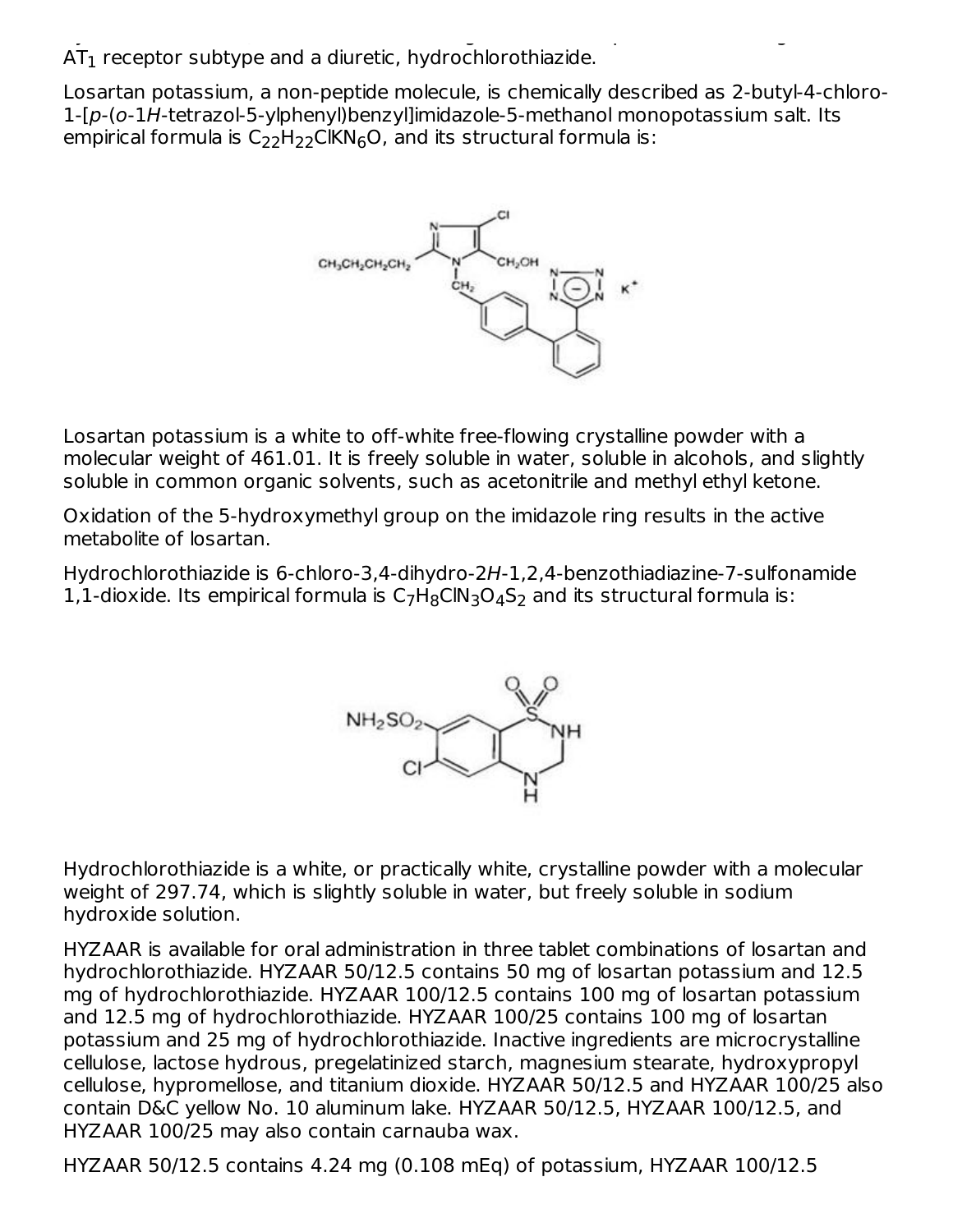contains 8.48 mg (0.216 mEq) of potassium, and HYZAAR 100/25 contains 8.48 mg (0.216 mEq) of potassium.

## **12 CLINICAL PHARMACOLOGY**

### **12.1 Mechanism of Action**

#### Losartan Potassium

Angiotensin II [formed from angiotensin I in a reaction catalyzed by angiotensin converting enzyme (ACE, kininase II)], is a potent vasoconstrictor, the primary vasoactive hormone of the renin-angiotensin system and an important component in the pathophysiology of hypertension. It also stimulates aldosterone secretion by the adrenal cortex. Losartan and its principal active metabolite block the vasoconstrictor and aldosterone-secreting effects of angiotensin II by selectively blocking the binding of angiotensin II to the AT $_{\rm 1}$  receptor found in many tissues (e.g., vascular smooth muscle, adrenal gland). There is also an AT $_2$  receptor found in many tissues but it is not known to be associated with cardiovascular homeostasis. Neither losartan nor its principal active metabolite exhibits any partial agonist activity at the AT $_{\rm 1}$  receptor, and both have much greater affinity (about 1000-fold) for the AT<sub>1</sub> receptor than for the AT<sub>2</sub> receptor. In vitro binding studies indicate that losartan is a reversible, competitive inhibitor of the AT $_{\rm 1}$  receptor. The active metabolite is 10 to 40 times more potent by weight than losartan and appears to be a reversible, non-competitive inhibitor of the AT $_{\rm 1}$  receptor.

Neither losartan nor its active metabolite inhibits ACE (kininase II, the enzyme that converts angiotensin I to angiotensin II and degrades bradykinin), nor do they bind to or block other hormone receptors or ion channels known to be important in cardiovascular regulation.

### Hydrochlorothiazide

Hydrochlorothiazide is a thiazide diuretic. Thiazides affect the renal tubular mechanisms of electrolyte reabsorption, directly increasing excretion of sodium and chloride in approximately equivalent amounts. Indirectly, the diuretic action of hydrochlorothiazide reduces plasma volume, with consequent increases in plasma renin activity, increases in aldosterone secretion, increases in urinary potassium loss, and decreases in serum potassium. The renin-aldosterone link is mediated by angiotensin II, so coadministration of an angiotensin II receptor antagonist tends to reverse the potassium loss associated with these diuretics. The mechanism of the antihypertensive effect of thiazides is unknown.

### **12.2 Pharmacodynamics**

#### Losartan Potassium

Losartan inhibits the pressor effect of angiotensin II (as well as angiotensin I) infusions. A dose of 100 mg inhibits the pressor effect by about 85% at peak with 25-40% inhibition persisting for 24 hours. Removal of the negative feedback of angiotensin II causes a doubling to tripling in plasma renin activity and consequent rise in angiotensin II plasma concentration in hypertensive patients. Losartan does not affect the response to bradykinin, whereas ACE inhibitors increase the response to bradykinin. Aldosterone plasma concentrations fall following losartan administration. In spite of the effect of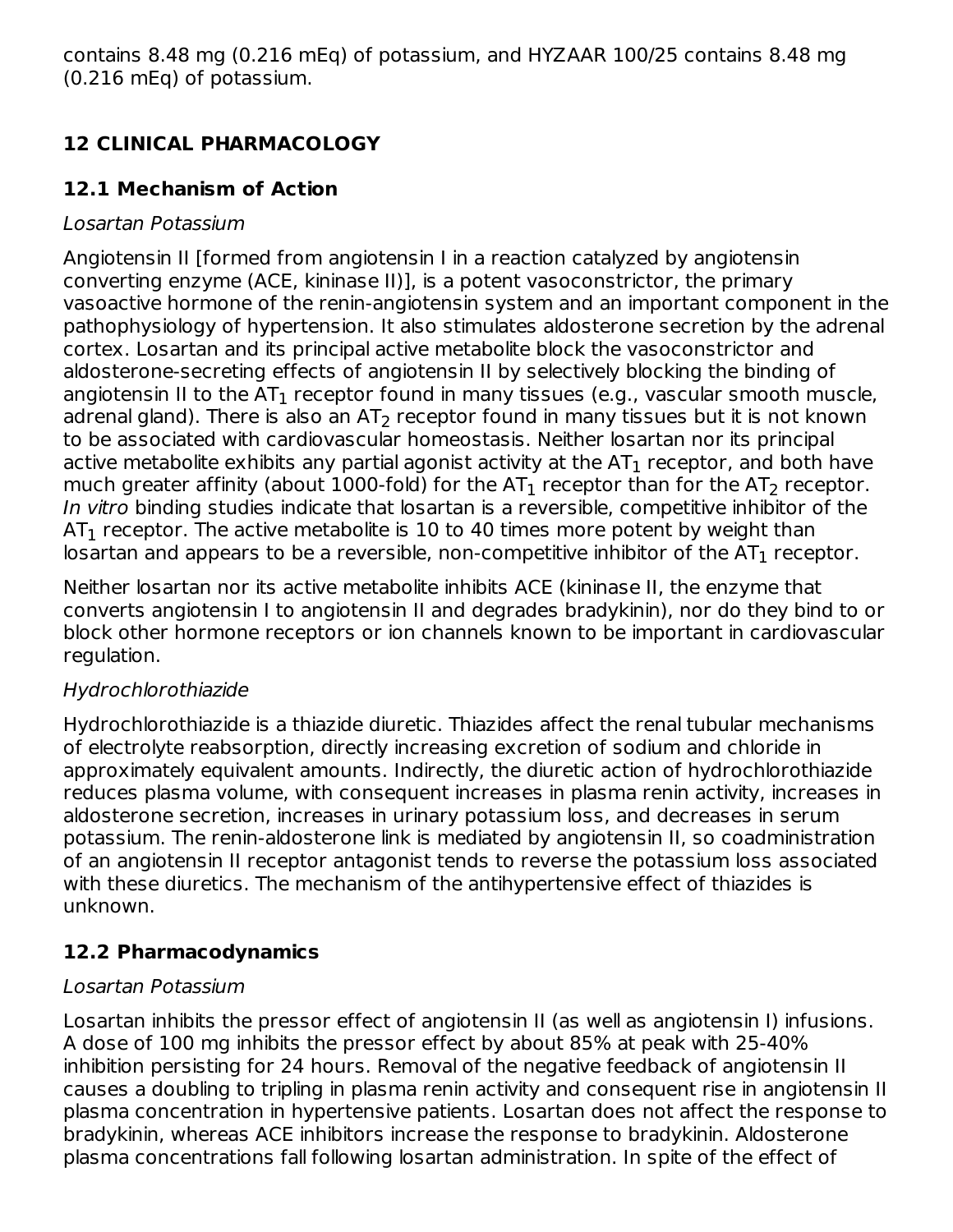losartan on aldosterone secretion, very little effect on serum potassium was observed.

The effect of losartan is substantially present within one week but in some studies the maximal effect occurred in 3-6 weeks. In long-term follow-up studies (without placebo control) the effect of losartan appeared to be maintained for up to a year. There is no apparent rebound effect after abrupt withdrawal of losartan. There was essentially no change in average heart rate in losartan-treated patients in controlled trials.

#### Hydrochlorothiazide

After oral administration of hydrochlorothiazide, diuresis begins within 2 hours, peaks in about 4 hours, and lasts about 6 to 12 hours.

#### Drug Interactions

#### Hydrochlorothiazide

Alcohol, barbiturates, or narcotics — potentiation of orthostatic hypotension may occur.

Other antihypertensive drugs — additive effect or potentiation.

Skeletal muscle relaxants, nondepolarizing (e.g., tubocurarine) — possible increased responsiveness to the muscle relaxant.

Corticosteroids, ACTH, or glycyrrhizin (found in liquorice) — intensified electrolyte depletion, particularly hypokalemia.

Pressor amines (e.g., norepinephrine) — possible decreased response to pressor amines but not sufficient to preclude their use.

#### **12.3 Pharmacokinetics**

#### Losartan Potassium

Absorption: Following oral administration, losartan is well absorbed and undergoes substantial first-pass metabolism. The systemic bioavailability of losartan is approximately 33%. Mean peak concentrations of losartan and its active metabolite are reached in 1 hour and in 3-4 hours, respectively. While maximum plasma concentrations of losartan and its active metabolite are approximately equal, the AUC (area under the curve) of the metabolite is about 4 times as great as that of losartan. A meal slows absorption of losartan and decreases its C<sub>max</sub> but has only minor effects on losartan AUC or on the AUC of the metabolite (~10% decrease). The pharmacokinetics of losartan and its active metabolite are linear with oral losartan doses up to 200 mg and do not change over time.

Distribution: The volume of distribution of losartan and the active metabolite is about 34 liters and 12 liters, respectively. Both losartan and its active metabolite are highly bound to plasma proteins, primarily albumin, with plasma free fractions of 1.3% and 0.2%, respectively. Plasma protein binding is constant over the concentration range achieved with recommended doses. Studies in rats indicate that losartan crosses the blood-brain barrier poorly, if at all.

Metabolism: Losartan is an orally active agent that undergoes substantial first-pass metabolism by cytochrome P450 enzymes. It is converted, in part, to an active carboxylic acid metabolite that is responsible for most of the angiotensin II receptor antagonism that follows losartan treatment. About 14% of an orally-administered dose of losartan is converted to the active metabolite. In addition to the active carboxylic acid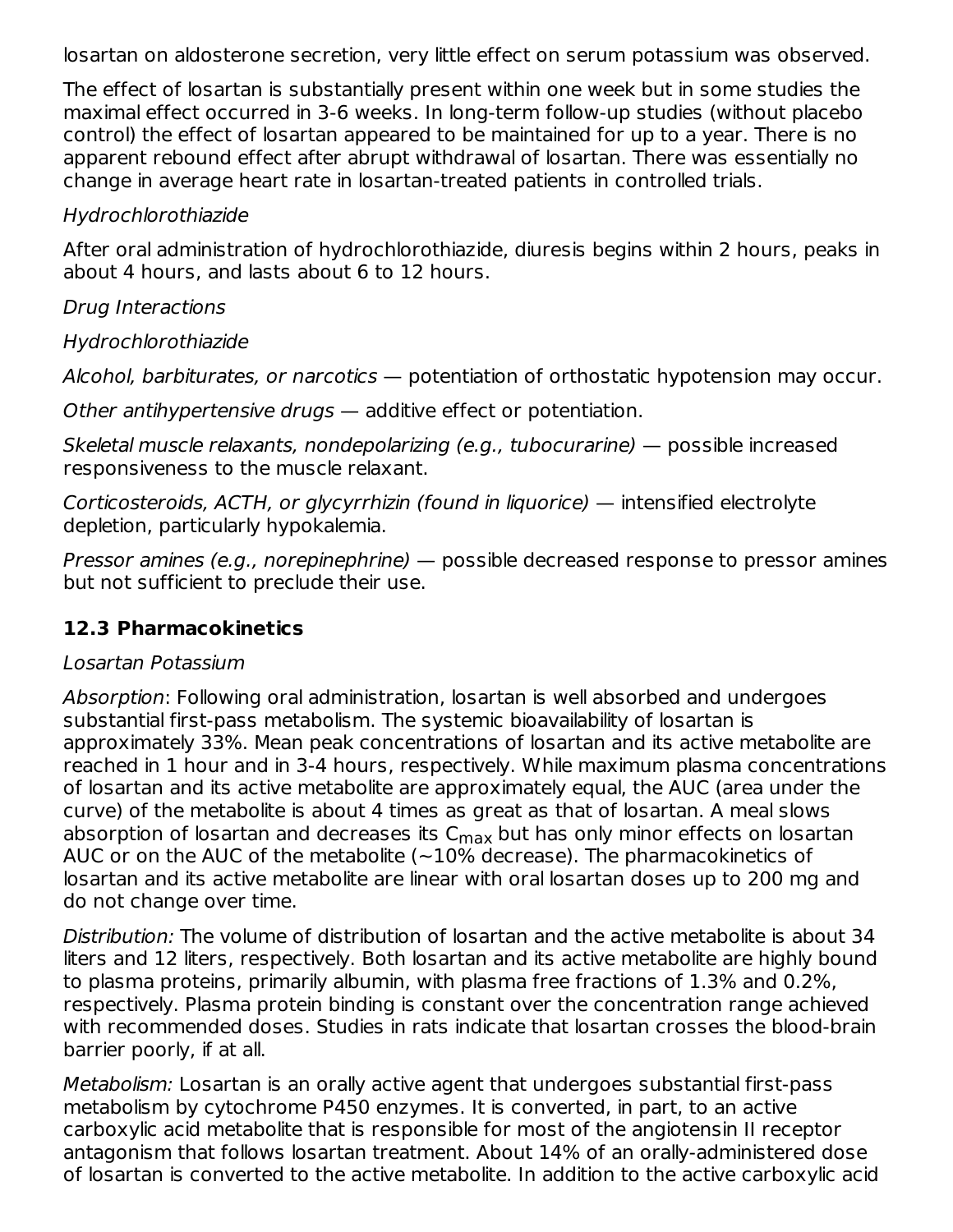metabolite, several inactive metabolites are formed. In vitro studies indicate that cytochrome P450 2C9 and 3A4 are involved in the biotransformation of losartan to its metabolites.

Elimination: Total plasma clearance of losartan and the active metabolite is about 600 mL/min and 50 mL/min, respectively, with renal clearance of about 75 mL/min and 25 mL/min, respectively. The terminal half-life of losartan is about 2 hours and of the metabolite is about 6-9 hours. After single doses of losartan administered orally, about 4% of the dose is excreted unchanged in the urine and about 6% is excreted in urine as active metabolite. Biliary excretion contributes to the elimination of losartan and its metabolites. Following oral  $^{14}$ C-labeled losartan, about 35% of radioactivity is recovered in the urine and about 60% in the feces. Following an intravenous dose of  $^{14}$ C-labeled losartan, about 45% of radioactivity is recovered in the urine and 50% in the feces. Neither losartan nor its metabolite accumulate in plasma upon repeated once-daily dosing.

#### Hydrochlorothiazide

Hydrochlorothiazide is not metabolized but is eliminated rapidly by the kidney. When plasma levels have been followed for at least 24 hours, the plasma half-life has been observed to vary between 5.6 and 14.8 hours. At least 61 percent of the oral dose is eliminated unchanged within 24 hours. Hydrochlorothiazide crosses the placental but not the blood-brain barrier and is excreted in breast milk.

#### Specific Populations

#### Geriatric and Gender

Losartan pharmacokinetics have been investigated in the elderly (65-75 years) and in both genders. Plasma concentrations of losartan and its active metabolite are similar in elderly and young hypertensives. Plasma concentrations of losartan were about twice as high in female hypertensives as male hypertensives, but concentrations of the active metabolite were similar in males and females.

#### Race

Pharmacokinetic differences due to race have not been studied [see also Use in Specific Populations (8.6)].

#### Hepatic Insufficiency

Following oral administration in patients with mild to moderate alcoholic cirrhosis of the liver, plasma concentrations of losartan and its active metabolite were, respectively, 5 times and about 1.7 times those in young male volunteers. Compared to normal subjects, the total plasma clearance of losartan in patients with hepatic insufficiency was about 50% lower, and the oral bioavailability was about doubled. The lower starting dose of losartan recommended for use in patients with hepatic impairment cannot be given using HYZAAR. Its use in such patients as a means of losartan titration is, therefore, not recommended [see Warnings and Precautions (5.3) and Use in Specific Populations  $(8.7)$ ].

#### Renal Insufficiency

#### Losartan

Following oral administration, plasma concentrations and AUCs of losartan and its active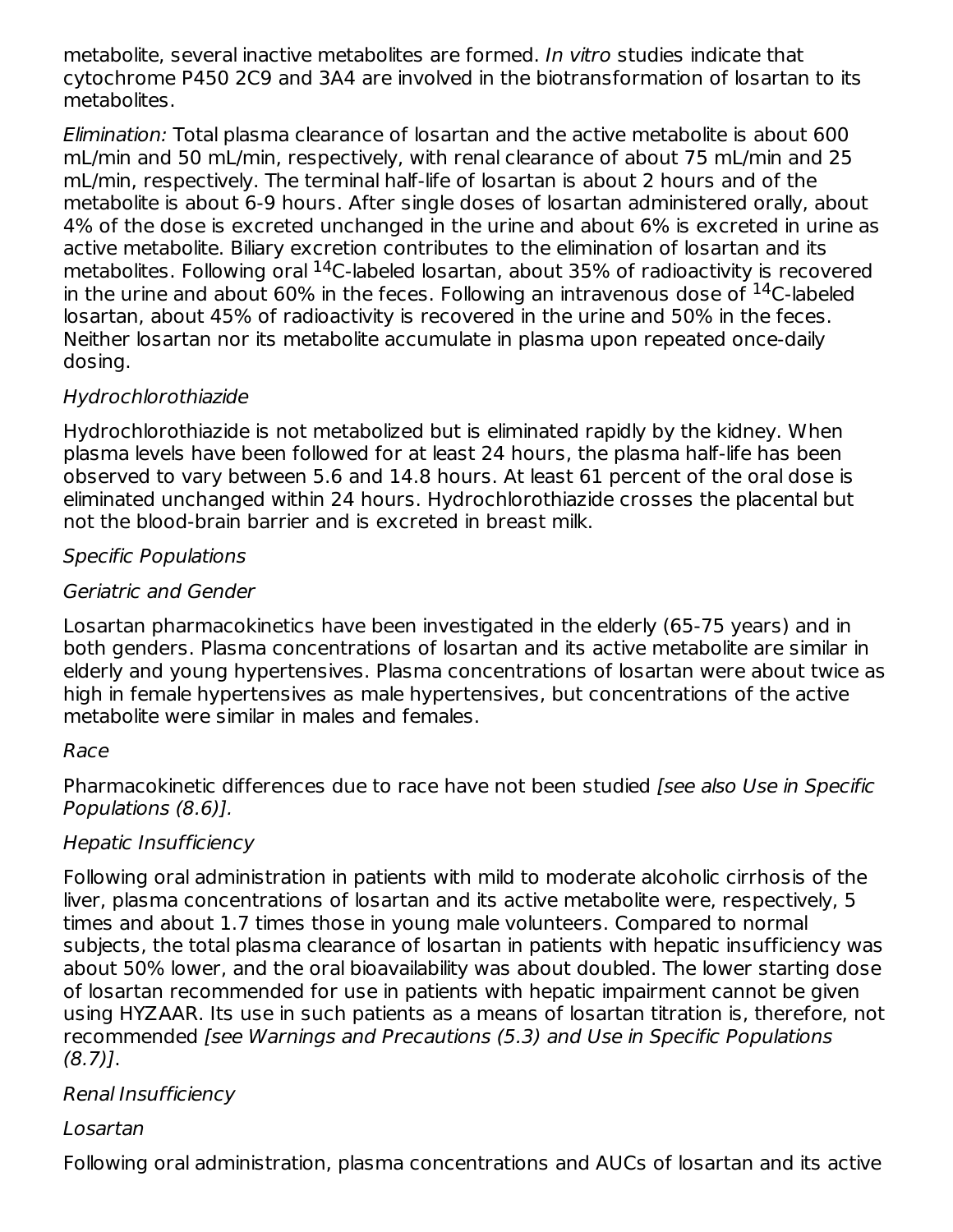metabolite are increased by 50-90% in patients with mild (creatinine clearance of 50 to 74 mL/min) or moderate (creatinine clearance 30 to 49 mL/min) renal insufficiency. In this study, renal clearance was reduced by 55-85% for both losartan and its active metabolite in patients with mild or moderate renal insufficiency. Neither losartan nor its active metabolite can be removed by hemodialysis.

#### Hydrochlorothiazide

Following oral administration, the AUC for hydrochlorothiazide is increased by 70 and 700% for patients with mild and moderate renal insufficiency, respectively. In this study, renal clearance of hydrochlorothiazide decreased by 45 and 85% in patients with mild and moderate renal impairment, respectively.

Use the usual regimens of therapy with HYZAAR as long as the patient's creatinine clearance is greater than 30 mL/min. Safety and effectiveness of HYZAAR in patients with severe renal impairment (creatinine clearance less than 30 mL/min) have not been established [see Use in Specific Populations (8.8)].

#### Drug Interactions

#### Losartan Potassium

No clinically significant drug interactions have been found in studies of losartan potassium with hydrochlorothiazide, digoxin, warfarin, cimetidine and phenobarbital. However, rifampin has been shown to decrease the AUC of losartan and its active metabolite by 30% and 40%, respectively. Fluconazole, an inhibitor of cytochrome P450 2C9, decreased the AUC of the active metabolite by approximately 40%, but increased the AUC of losartan by approximately 70% following multiple doses. Conversion of losartan to its active metabolite after intravenous administration is not affected by ketoconazole, an inhibitor of P450 3A4.The AUC of active metabolite following oral losartan was not affected by erythromycin, an inhibitor of P450 3A4, but the AUC of losartan was increased by 30%.

The pharmacodynamic consequences of concomitant use of losartan and inhibitors of P450 2C9 have not been examined. Subjects who do not metabolize losartan to active metabolite have been shown to have a specific, rare defect in cytochrome P450 2C9. These data suggest that the conversion of losartan to its active metabolite is mediated primarily by P450 2C9 and not P450 3A4.

## **13 NONCLINICAL TOXICOLOGY**

### **13.1 Carcinogenesis, Mutagenesis, Impairment of Fertility**

#### Losartan Potassium-Hydrochlorothiazide

No carcinogenicity studies have been conducted with the losartan potassiumhydrochlorothiazide combination.

Losartan potassium-hydrochlorothiazide when tested at a weight ratio of 4:1, was negative in the Ames microbial mutagenesis assay and the V-79 Chinese hamster lung cell mutagenesis assay. In addition, there was no evidence of direct genotoxicity in the in vitro alkaline elution assay in rat hepatocytes and in vitro chromosomal aberration assay in Chinese hamster ovary cells at noncytotoxic concentrations.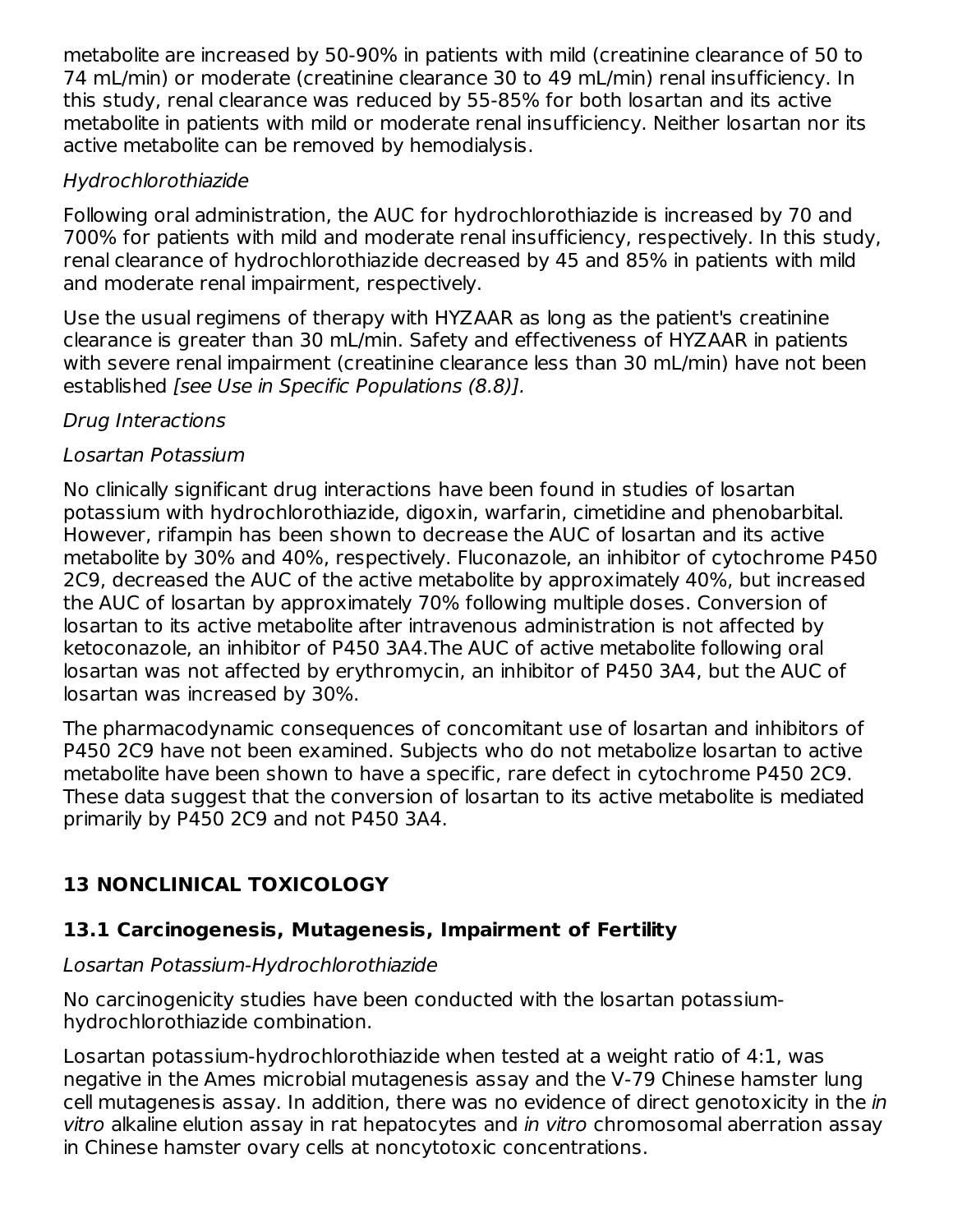Losartan potassium, coadministered with hydrochlorothiazide, had no effect on the fertility or mating behavior of male rats at dosages up to 135 mg/kg/day of losartan and 33.75 mg/kg/day of hydrochlorothiazide. These dosages have been shown to provide respective systemic exposures (AUCs) for losartan, its active metabolite and hydrochlorothiazide that are approximately 60, 60 and 30 times greater than those achieved in humans with 100 mg of losartan potassium in combination with 25 mg of hydrochlorothiazide. In female rats, however, the coadministration of doses as low as 10 mg/kg/day of losartan and 2.5 mg/kg/day of hydrochlorothiazide was associated with slight but statistically significant decreases in fecundity and fertility indices. AUC values for losartan, its active metabolite and hydrochlorothiazide, extrapolated from data obtained with losartan administered to rats at a dose of 50 mg/kg/day in combination with 12.5 mg/kg/day of hydrochlorothiazide, were approximately 6, 2, and 2 times greater than those achieved in humans with 100 mg of losartan in combination with 25 mg of hydrochlorothiazide.

#### Losartan Potassium

Losartan potassium was not carcinogenic when administered at maximally tolerated dosages to rats and mice for 105 and 92 weeks, respectively. Female rats given the highest dose (270 mg/kg/day) had a slightly higher incidence of pancreatic acinar adenoma. The maximally tolerated dosages (270 mg/kg/day in rats, 200 mg/kg/day in mice) provided systemic exposures for losartan and its pharmacologically active metabolite that were approximately 160 and 90 times (rats) and 30 and 15 times (mice) the exposure of a 50 kg human given 100 mg per day.

Losartan potassium was negative in the microbial mutagenesis and V-79 mammalian cell mutagenesis assays and in the *in vitro* alkaline elution and *in vitro* and *in vivo* chromosomal aberration assays. In addition, the active metabolite showed no evidence of genotoxicity in the microbial mutagenesis, in vitro alkaline elution, and in vitro chromosomal aberration assays.

Fertility and reproductive performance were not affected in studies with male rats given oral doses of losartan potassium up to approximately 150 mg/kg/day. The administration of toxic dosage levels in females (300/200 mg/kg/day) was associated with a significant (p<0.05) decrease in the number of corpora lutea/female, implants/female, and live fetuses/female at C-section. At 100 mg/kg/day only a decrease in the number of corpora lutea/female was observed. The relationship of these findings to drug-treatment is uncertain since there was no effect at these dosage levels on implants/pregnant female, percent post-implantation loss, or live animals/litter at parturition. In nonpregnant rats dosed at 135 mg/kg/day for 7 days, systemic exposure (AUCs) for losartan and its active metabolite were approximately 66 and 26 times the exposure achieved in man at the maximum recommended human daily dosage (100 mg).

#### Hydrochlorothiazide

Two-year feeding studies in mice and rats conducted under the auspices of the National Toxicology Program (NTP) uncovered no evidence of a carcinogenic potential of hydrochlorothiazide in female mice (at doses of up to approximately 600 mg/kg/day) or in male and female rats (at doses of up to approximately 100 mg/kg/day). The NTP, however, found equivocal evidence for hepatocarcinogenicity in male mice.

Hydrochlorothiazide was not genotoxic *in vitro* in the Ames mutagenicity assay of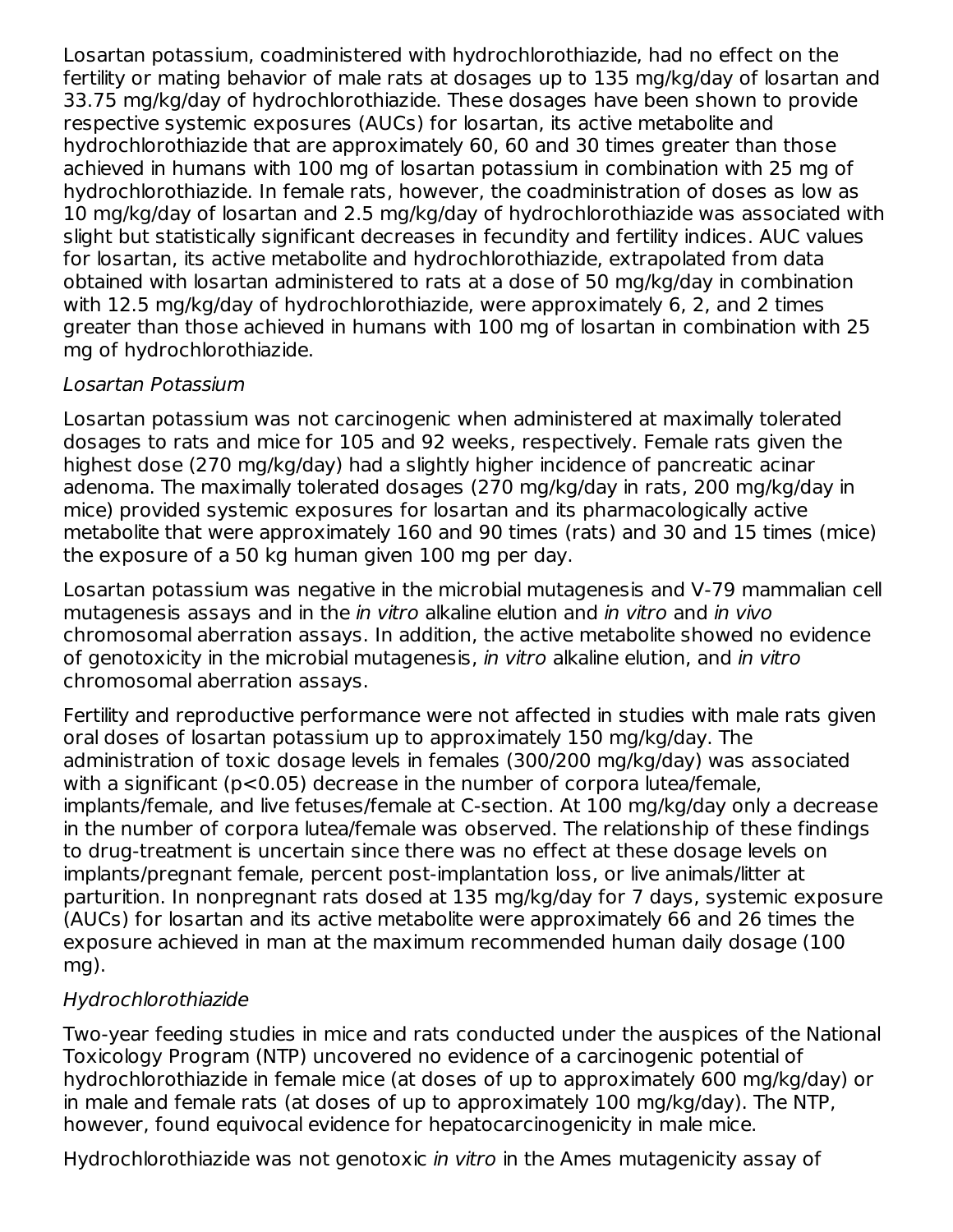Salmonella typhimurium strains TA 98, TA 100, TA 1535, TA 1537, and TA 1538 and in the Chinese Hamster Ovary (CHO) test for chromosomal aberrations, or in vivo in assays using mouse germinal cell chromosomes, Chinese hamster bone marrow chromosomes, and the Drosophila sex-linked recessive lethal trait gene. Positive test results were obtained only in the *in vitro* CHO Sister Chromatid Exchange (clastogenicity) and in the Mouse Lymphoma Cell (mutagenicity) assays, using concentrations of hydrochlorothiazide from 43 to 1300 mcg/mL, and in the Aspergillus nidulans nondisjunction assay at an unspecified concentration.

Hydrochlorothiazide had no adverse effects on the fertility of mice and rats of either sex in studies wherein these species were exposed, via their diet, to doses of up to 100 and 4 mg/kg, respectively, prior to mating and throughout gestation.

### **14 CLINICAL STUDIES**

#### **14.1 Losartan Monotherapy**

Reduction in the Risk of Stroke: The LIFE study was a multinational, double-blind study comparing losartan and atenolol in 9193 hypertensive patients with ECG-documented left ventricular hypertrophy. Patients with myocardial infarction or stroke within six months prior to randomization were excluded. Patients were randomized to receive once daily losartan 50 mg or atenolol 50 mg. If goal blood pressure (<140/90 mmHg) was not reached, hydrochlorothiazide (12.5 mg) was added first and, if needed, the dose of losartan or atenolol was then increased to 100 mg once daily. If necessary, other antihypertensive treatments (e.g., increase in dose of hydrochlorothiazide therapy to 25 mg or addition of other diuretic therapy, calcium channel blockers, alpha-blockers, or centrally acting agents, but not ACE inhibitors, angiotensin II antagonists, or betablockers) were added to the treatment regimen to reach the goal blood pressure.

In efforts to control blood pressure, the patients in both arms of the LIFE study were coadministered hydrochlorothiazide the majority of time they were on study drug (73.9% and 72.4% of days in the losartan and atenolol arms, respectively).

Of the randomized patients, 4963 (54%) were female and 533 (6%) were Black. The mean age was 67 with 5704 (62%) age  $\geq$ 65. At baseline, 1195 (13%) had diabetes, 1326 (14%) had isolated systolic hypertension, 1469 (16%) had coronary heart disease, and 728 (8%) had cerebrovascular disease. Baseline mean blood pressure was 174/98 mmHg in both treatment groups. The mean length of follow-up was 4.8 years. At the end of study or at the last visit before a primary endpoint, 77% of the group treated with losartan and 73% of the group treated with atenolol were still taking study medication. Of the patients still taking study medication, the mean doses of losartan and atenolol were both about 80 mg/day, and 15% were taking atenolol or losartan as monotherapy, while 77% were also receiving hydrochlorothiazide (at a mean dose of 20 mg/day in each group). Blood pressure reduction measured at trough was similar for both treatment groups but blood pressure was not measured at any other time of the day. At the end of study or at the last visit before a primary endpoint, the mean blood pressures were 144.1/81.3 mmHg for the group treated with losartan and 145.4/80.9 mmHg for the group treated with atenolol [the difference in SBP of 1.3 mmHg was significant (p<0.001), while the difference of 0.4 mmHg in DBP was not significant  $(p=0.098)$ ].

The primary endpoint was the first occurrence of cardiovascular death, nonfatal stroke,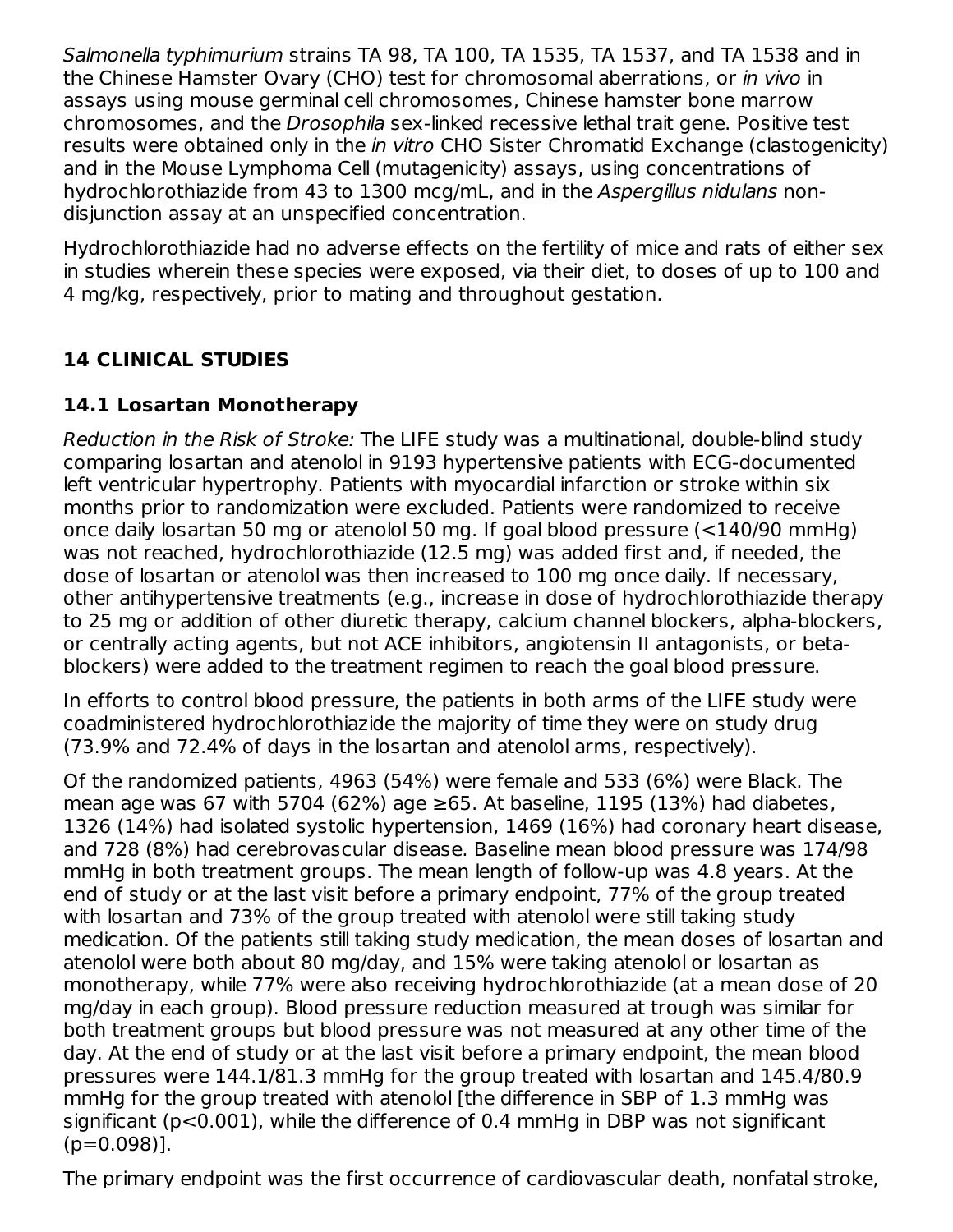The primary endpoint was the first occurrence of cardiovascular death, nonfatal stroke, or nonfatal myocardial infarction. Patients with nonfatal events remained in the trial, so that there was also an examination of the first event of each type even if it was not the first event (e.g., a stroke following an initial myocardial infarction would be counted in the analysis of stroke). Treatment with losartan resulted in a  $13\%$  reduction ( $p=0.021$ ) in risk of the primary endpoint compared to the atenolol group; this difference was primarily the result of an effect on fatal and nonfatal stroke. Treatment with losartan reduced the risk of stroke by 25% relative to atenolol ( $p=0.001$ ).

#### **14.2 Losartan Potassium-Hydrochlorothiazide**

The 3 controlled studies of losartan and hydrochlorothiazide included over 1300 patients assessing the antihypertensive efficacy of various doses of losartan (25, 50 and 100 mg) and concomitant hydrochlorothiazide (6.25, 12.5 and 25 mg). A factorial study compared the combination of losartan/hydrochlorothiazide 50/12.5 mg with its components and placebo. The combination of losartan/hydrochlorothiazide 50/12.5 mg resulted in an approximately additive placebo-adjusted systolic/diastolic response (15.5/9.0 mmHg for the combination compared to 8.5/5.0 mmHg for losartan alone and 7.0/3.0 mmHg for hydrochlorothiazide alone). Another study investigated the doseresponse relationship of various doses of hydrochlorothiazide (6.25, 12.5 and 25 mg) or placebo on a background of losartan (50 mg) in patients not adequately controlled (Sitting Diastolic Blood Pressure [SiDBP] 93-120 mmHg) on losartan (50 mg) alone. The third study investigated the dose-response relationship of various doses of losartan (25, 50 and 100 mg) or placebo on a background of hydrochlorothiazide (25 mg) in patients not adequately controlled (SiDBP 93-120 mmHg) on hydrochlorothiazide (25 mg) alone. These studies showed an added antihypertensive response at trough (24 hours postdosing) of hydrochlorothiazide 12.5 or 25 mg added to losartan 50 mg of 5.5/3.5 and 10.0/6.0 mmHg, respectively. Similarly, there was an added antihypertensive response at trough when losartan 50 or 100 mg was added to hydrochlorothiazide 25 mg of 9.0/5.5 and 12.5/6.5 mmHg, respectively. There was no significant effect on heart rate.

There was no difference in response for men and women or in patients over or under 65 years of age.

Black patients had a larger response to hydrochlorothiazide than non-Black patients and a smaller response to losartan. The overall response to the combination was similar for Black and non-Black patients.

#### Severe Hypertension (SiDBP ≥110 mmHg)

The safety and efficacy of HYZAAR as initial therapy for severe hypertension (defined as a mean SiDBP ≥110 mmHg confirmed on 2 separate occasions off all antihypertensive therapy) was studied in a 6-week double-blind, randomized, multicenter study. Patients were randomized to either losartan and hydrochlorothiazide (50/12.5 mg, once daily) or to losartan (50 mg, once daily) and followed for blood pressure response. Patients were titrated at 2-week intervals if their SiDBP did not reach goal (<90 mmHg). Patients on combination therapy were titrated from losartan 50 mg/hydrochlorothiazide 12.5 mg to losartan 50 mg/hydrochlorothiazide 12.5 mg (sham titration to maintain the blind) to losartan 100 mg/hydrochlorothiazide 25 mg. Patients on monotherapy were titrated from losartan 50 mg to losartan 100 mg to losartan 150 mg, as needed. The primary endpoint was a comparison at 4 weeks of patients who achieved goal diastolic blood pressure (trough SiDBP <90 mmHg).

The study enrolled 585 patients, including 264 (45%) females, 124 (21%) blacks, and 21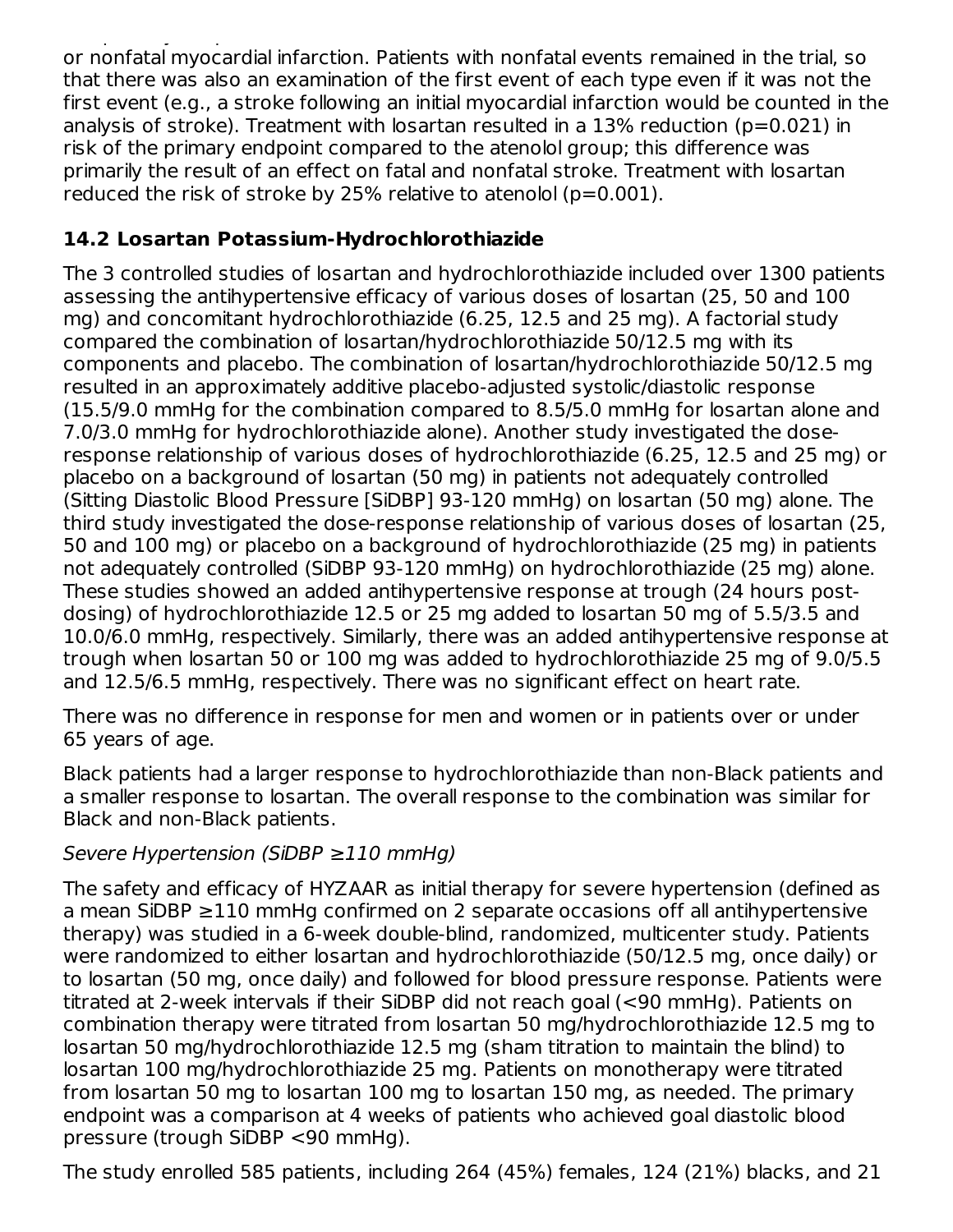$(4%) \geq 65$  years of age. The mean blood pressure at baseline for the total population was 171/113 mmHg. The mean age was 53 years. After 4 weeks of therapy, the mean SiDBP was 3.1 mmHg lower and the mean SiSBP was 5.6 mmHg lower in the group treated with HYZAAR. As a result, a greater proportion of the patients on HYZAAR reached the target diastolic blood pressure (17.6% for HYZAAR, 9.4% for losartan; p=0.006). Similar trends were seen when the patients were grouped according to gender, race or age  $(<, \geq 65)$ .

After 6 weeks of therapy, more patients who received the combination regimen reached target diastolic blood pressure than those who received the monotherapy regimen (29.8% versus 12.5%).

### **16 HOW SUPPLIED/STORAGE AND HANDLING**

| Losartan/<br>Hydrochlorothiazide Color |                 |       |     | <b>NDC 78206-</b><br> Shape Engraving <br> Bottle/ Bottle/ |    |  |
|----------------------------------------|-----------------|-------|-----|------------------------------------------------------------|----|--|
|                                        |                 |       |     | 30                                                         | 90 |  |
| $50/12.5$ mg                           | yellow          | loval | 717 | 139-01 139-02                                              |    |  |
| $100/12.5$ mg                          | white           | loval | 745 | 140-01 140-02                                              |    |  |
| $100/25$ mg                            | light<br>yellow | loval | 747 | 141-01 141-02                                              |    |  |

HYZAAR is supplied as a film-coated tablet.

Store at 25°C (77°F); excursions permitted to 15-30°C (59-86°F) [see USP Controlled Room Temperature]. Keep container tightly closed. Protect from light.

### **17 PATIENT COUNSELING INFORMATION**

Advise the patient to read the FDA-approved patient labeling (Patient Information).

Pregnancy: Advise female patients of childbearing age about the consequences of exposure to HYZAAR during pregnancy. Discuss treatment options with women planning to become pregnant. Tell patients to report pregnancies to their physicians as soon as possible [see Warnings and Precautions (5.1) and Use in Specific Populations (8.1)].

Symptomatic Hypotension: Advise patients that lightheadedness can occur, especially during the first days of therapy, and to report this symptom to a healthcare provider. Inform patients that dehydration from inadequate fluid intake, excessive perspiration, vomiting, or diarrhea may lead to an excessive fall in blood pressure. If syncope occurs, advise patients to contact their healthcare provider [see Warnings and Precautions  $(5.2)$ ].

Potassium Supplements: Advise patients not to use potassium supplements or salt substitutes containing potassium without consulting their healthcare provider [see Drug Interactions (7.1)].

Acute Myopia and Secondary Angle-closure Glaucoma: Advise patients to discontinue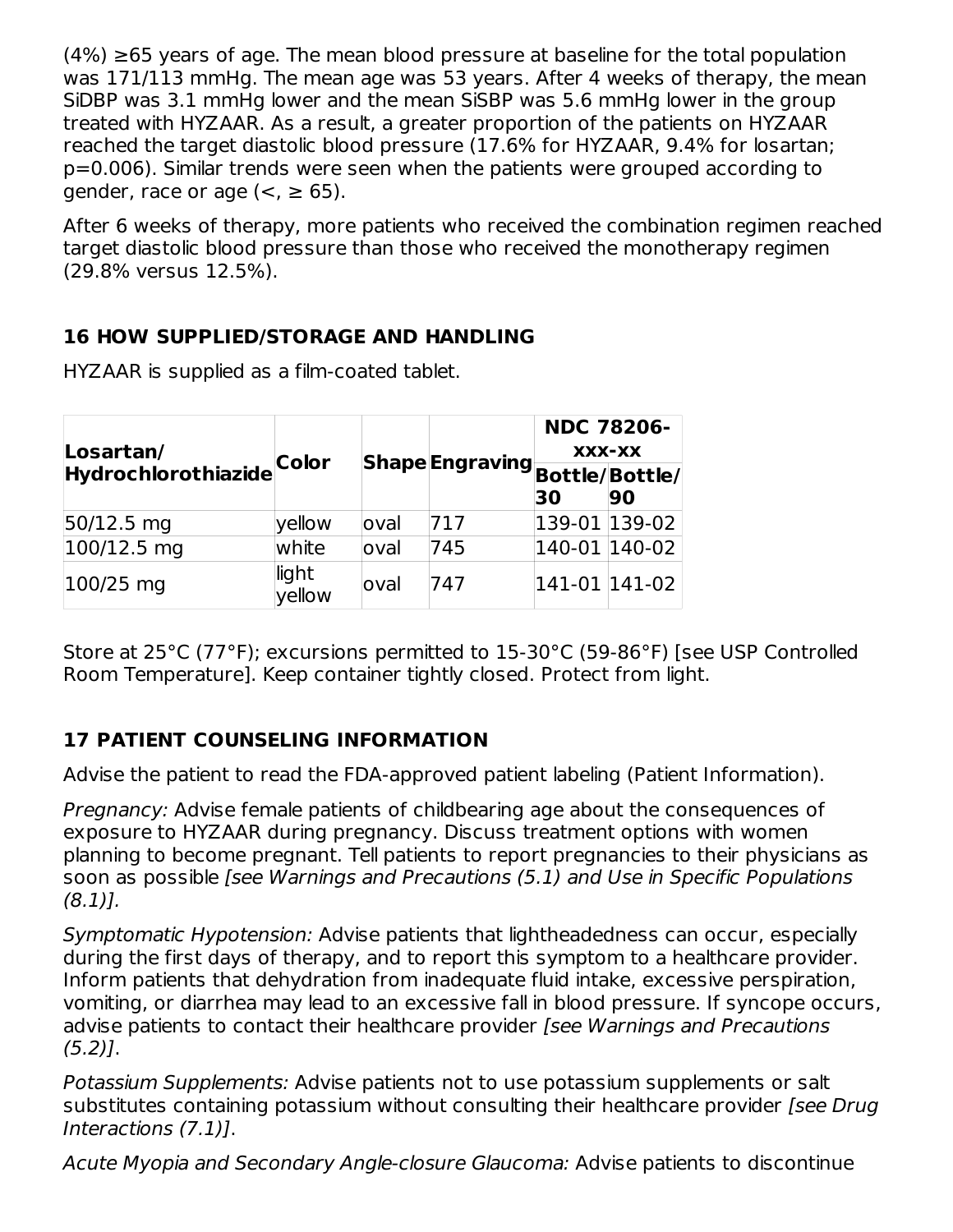HYZAAR and seek immediate medical attention if they experience symptoms of acute myopia or secondary angle-closure glaucoma [see Warnings and Precautions (5.6)].

Non-melanoma Skin Cancer: Instruct patients taking hydrochlorothiazide to protect skin from the sun and undergo regular skin cancer screening.

Manufactured for: Organon LLC, a subsidiary of ORGANON & Co., Jersey City, NJ 07302, USA

For patent information: www.organon.com/our-solutions/patent/

Copyright © 2021 **Organon Global Inc.** All rights reserved.

uspi-og0954a-t-2106r000

**Patient Information HYZAAR ® (HY-zar) (losartan potassium and hydrochlorothiazide tablets) 50/12.5 mg, 100/12.5 mg, 100/25 mg Rx only**

Read the Patient Information that comes with HYZAAR $^{\circledR}$  before you start taking it and each time you get a refill. There may be new information. This leaflet does not take the place of talking with your doctor about your condition and treatment.

## **What is the most important information I should know about HYZAAR?**

- **HYZAAR can cause harm or death to an unborn baby.**
- Talk to your doctor about other ways to lower your blood pressure if you plan to become pregnant.
- If you get pregnant while taking HYZAAR tell your doctor right away.

### **What is HYZAAR?**

HYZAAR contains 2 prescription medicines, an angiotensin receptor blocker (ARB) and a diuretic (water pill). It is used to:

- lower high blood pressure (hypertension). HYZAAR is not usually the first medicine used to treat high blood pressure.
- lower the chance of stroke in patients with high blood pressure and a heart problem called left ventricular hypertrophy (LVH). HYZAAR may not help Black patients with this problem.

### **HYZAAR has not been studied in children less than 18 years old.**

**High Blood Pressure (hypertension).** Blood pressure is the force in your blood vessels when your heart beats and when your heart rests. You have high blood pressure when the force is too much. The losartan ingredient in HYZAAR can help your blood vessels relax so your blood pressure is lower. The hydrochlorothiazide ingredient in HYZAAR works by making your kidneys pass more water and salt.

**Left Ventricular Hypertrophy (LVH)** is an enlargement of the walls of the left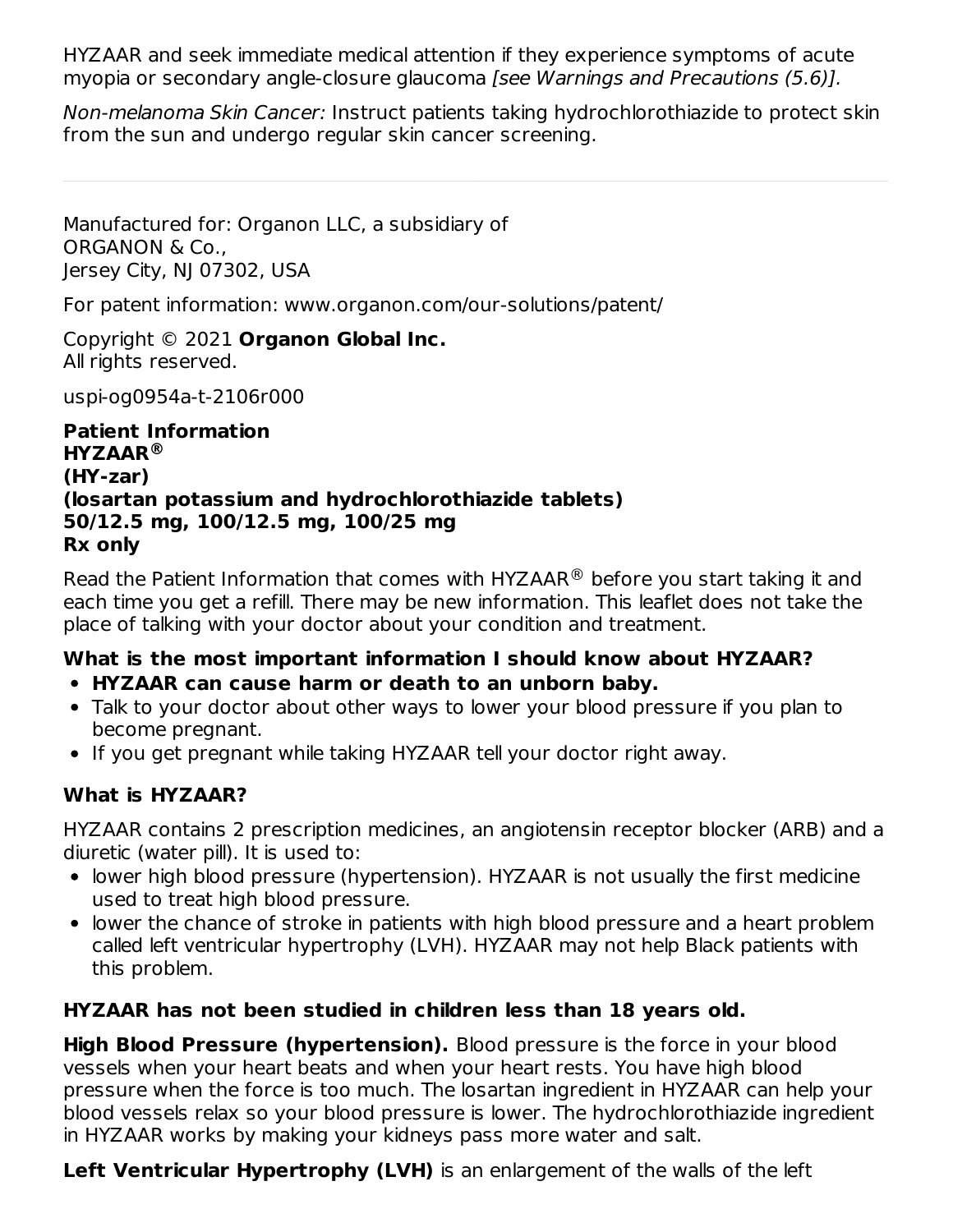chamber of the heart (the heart's main pumping chamber). LVH can happen from several things. High blood pressure is the most common cause of LVH.

#### **Who should not take HYZAAR?**

Do not take HYZAAR if you:

- are allergic to any ingredients in HYZAAR. See a complete list of ingredients in HYZAAR at the end of this leaflet.
- are not passing urine.
- have diabetes and are taking a medicine called aliskiren to reduce blood pressure.

#### **What should I tell my doctor before taking HYZAAR?**

#### **Tell your doctor about all your medical conditions including if you:**

- **are pregnant or planning to become pregnant.** See **"What is the most important information I should know about HYZAAR?"**
- are breastfeeding or plan to breastfeed. HYZAAR can pass into your milk and may harm your baby. You and your doctor should decide if you will take HYZAAR or breastfeed. You should not do both.
- have been vomiting (throwing up), having diarrhea, sweating a lot, or not drinking enough fluids. These could cause you to have low blood pressure.
- have liver problems
- have kidney problems
- have systemic lupus erythematosus (Lupus; SLE)
- have diabetes
- have gout
- have any allergies
- have had skin cancer or if you develop a new skin lesion during the treatment. Treatment with hydrochlorothiazide may increase the risk of some types of skin cancer (non-melanoma skin cancer). Discuss with your doctor how to protect your skin from sun exposure and how often you should undergo skin cancer screening.

#### **Tell your doctor about all of the medicines you take, including prescription and non-prescription medicines, vitamins, and herbal supplements.**

HYZAAR and certain other medicines may interact with each other. Especially tell your doctor if you are taking:

- potassium supplements
- salt substitutes containing potassium
- other medicines that may increase serum potassium
- water pills (diuretics)
- lithium (a medicine used to treat a certain kind of depression)
- medicines used to treat pain and arthritis, called non-steroidal anti-inflammatory drugs (NSAIDs), including COX-2 inhibitors
- other medicines to reduce blood pressure.

Know the medicines you take. Keep a list of your medicines and show it to your doctor and pharmacist when you get a new medicine.

### **How should I take HYZAAR?**

Take HYZAAR exactly as prescribed by your doctor. Your doctor may change your dose if needed.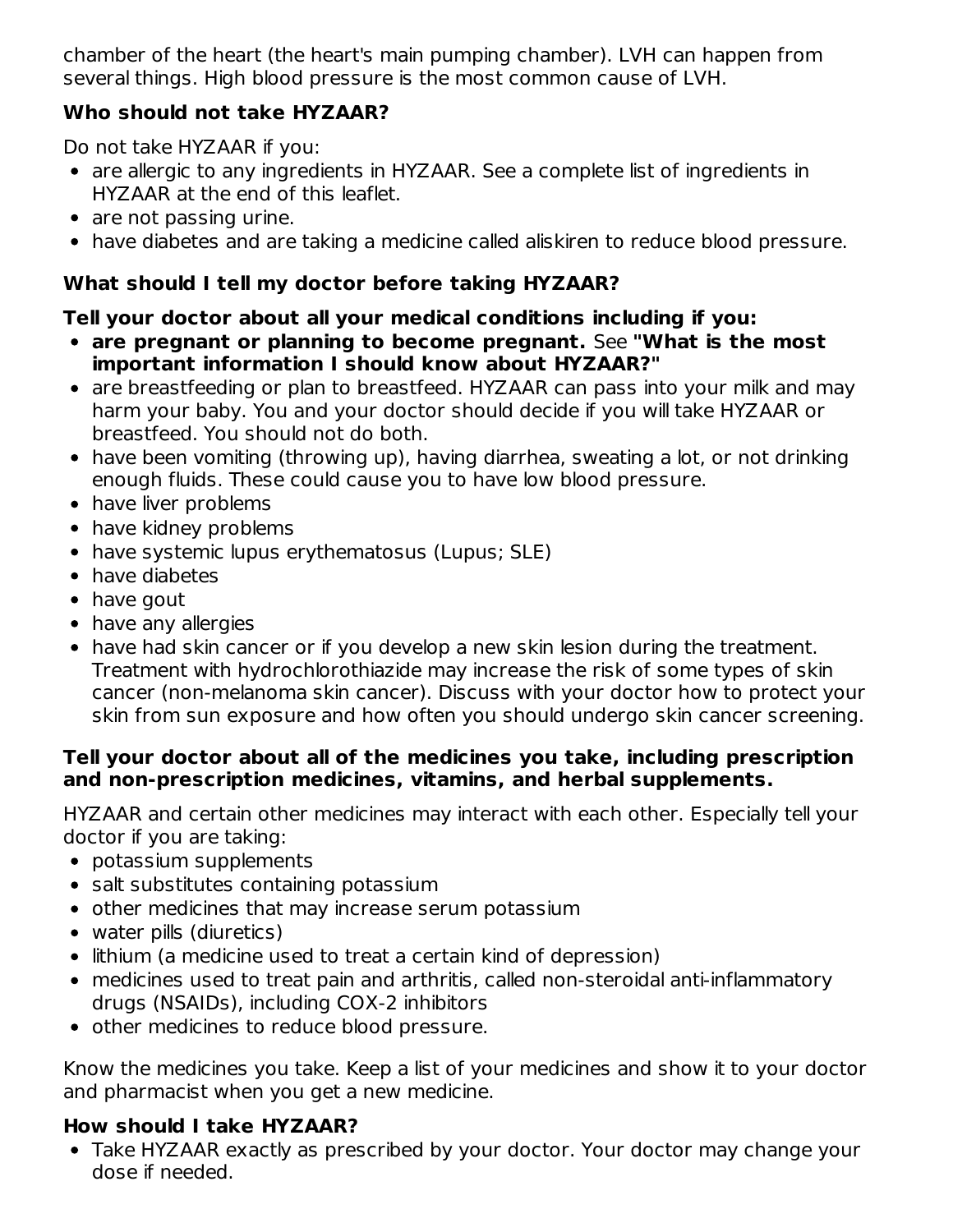- HYZAAR can be taken with or without food.
- If you miss a dose, take it as soon as you remember. If it is close to your next dose, do not take the missed dose. Just take the next dose at your regular time.
- If you take too much HYZAAR, call your doctor or Poison Control Center, or go to the nearest hospital emergency room right away.
- Your doctor may do blood tests from time to time while you are taking HYZAAR.

#### **What are the possible side effects of HYZAAR?**

HYZAAR may cause the following side effects that may be serious:

- **Injury or death of unborn babies.** See **"What is the most important information I should know about HYZAAR?"**
- **Allergic reaction.** Symptoms of an allergic reaction are swelling of the face, lips, throat, or tongue. Get emergency medical help right away and stop taking HYZAAR.
- **Low blood pressure (hypotension).** Low blood pressure may cause you to feel faint or dizzy. Lie down if you feel faint or dizzy. Call your doctor right away.
- **If you have kidney problems, you may see a worsening in how well your kidneys work.** Call your doctor if you get swelling in your feet, ankles, or hands, or unexplained weight gain.
- **A new or worsening condition called systemic lupus erythematosus (Lupus; SLE)**
- **Eye problems.** One of the medicines in HYZAAR can cause eye problems that, if left untreated, may lead to vision loss. Symptoms of eye problems can happen within hours to weeks of starting HYZAAR. Tell your doctor right away if you have:

decrease in vision

 $\circ$  eye pain

### **Sensitivity of the skin to the sun and risk of skin cancer.**

The most common side effects of HYZAAR in people with high blood pressure are:

- "colds" (upper respiratory infection)
- dizziness
- stuffy nose
- back pain

Tell your doctor if you get any side effect that bothers you or that won't go away. This is **not** a complete list of side effects. For a complete list, ask your doctor or pharmacist.

#### **How should I store HYZAAR?**

- Store HYZAAR at room temperature at 59°F to 86°F (15°C to 30°C).
- Keep HYZAAR in a tightly closed container, and keep HYZAAR out of the light.
- **Keep HYZAAR and all medicines out of the reach of children.**

### **General information about HYZAAR**

Medicines are sometimes prescribed for conditions that are not mentioned in patient information leaflets. Do not use HYZAAR for a condition for which it was not prescribed. Do not give HYZAAR to other people, even if they have the same symptoms that you have. It may harm them.

This leaflet summarizes the most important information about HYZAAR. If you would like more information, talk with your doctor. You can ask your pharmacist or doctor for information that is written for health professionals.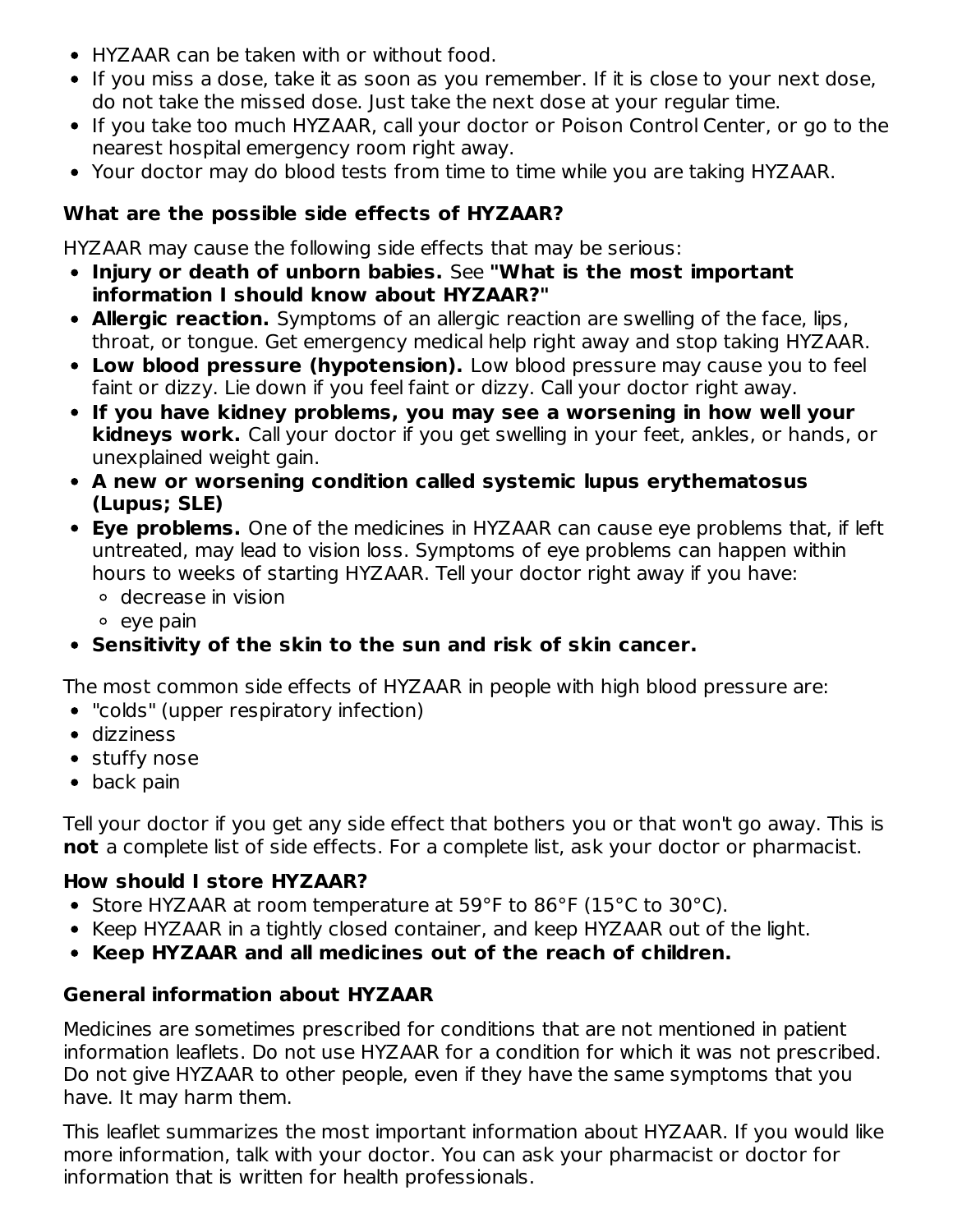#### **What are the ingredients in HYZAAR?**

**Active ingredients:** losartan potassium, hydrochlorothiazide

#### **Inactive ingredients:**

microcrystalline cellulose, lactose hydrous, pregelatinized starch, magnesium stearate, hydroxypropyl cellulose, hypromellose, titanium dioxide. HYZAAR 50/12.5 and HYZAAR 100/25 also contain D&C yellow No. 10 aluminum lake.

HYZAAR 50/12.5, HYZAAR 100/12.5, and HYZAAR 100/25 may also contain carnauba wax.

Manufactured for: Organon LLC, a subsidiary of ORGANON & Co., Jersey City, NJ 07302, USA

For patent information: www.organon.com/our-solutions/patent/

Copyright © 2021 **Organon Global Inc.** All rights reserved.

Revised: 6/2021

usppi-og0954a-t-2106r000

#### **PRINCIPAL DISPLAY PANEL - 50 mg/12.5 mg Tablet Bottle Label**

NDC 78206-139-01

**Hyzaar** ®**(Losartan Potassium and Hydrochlorothiazide Tablets)**

#### **50 mg/12.5 mg**

Each tablet contains 50 mg losartan potassium and 12.5 mg hydrochlorothiazide. Store at 25°C (77°F); excursions permitted to 15-30°C (59-86°F) [see USP Controlled Room Temperature]. Keep container tightly closed. Protect from light.

**Rx only**

**30 Tablets**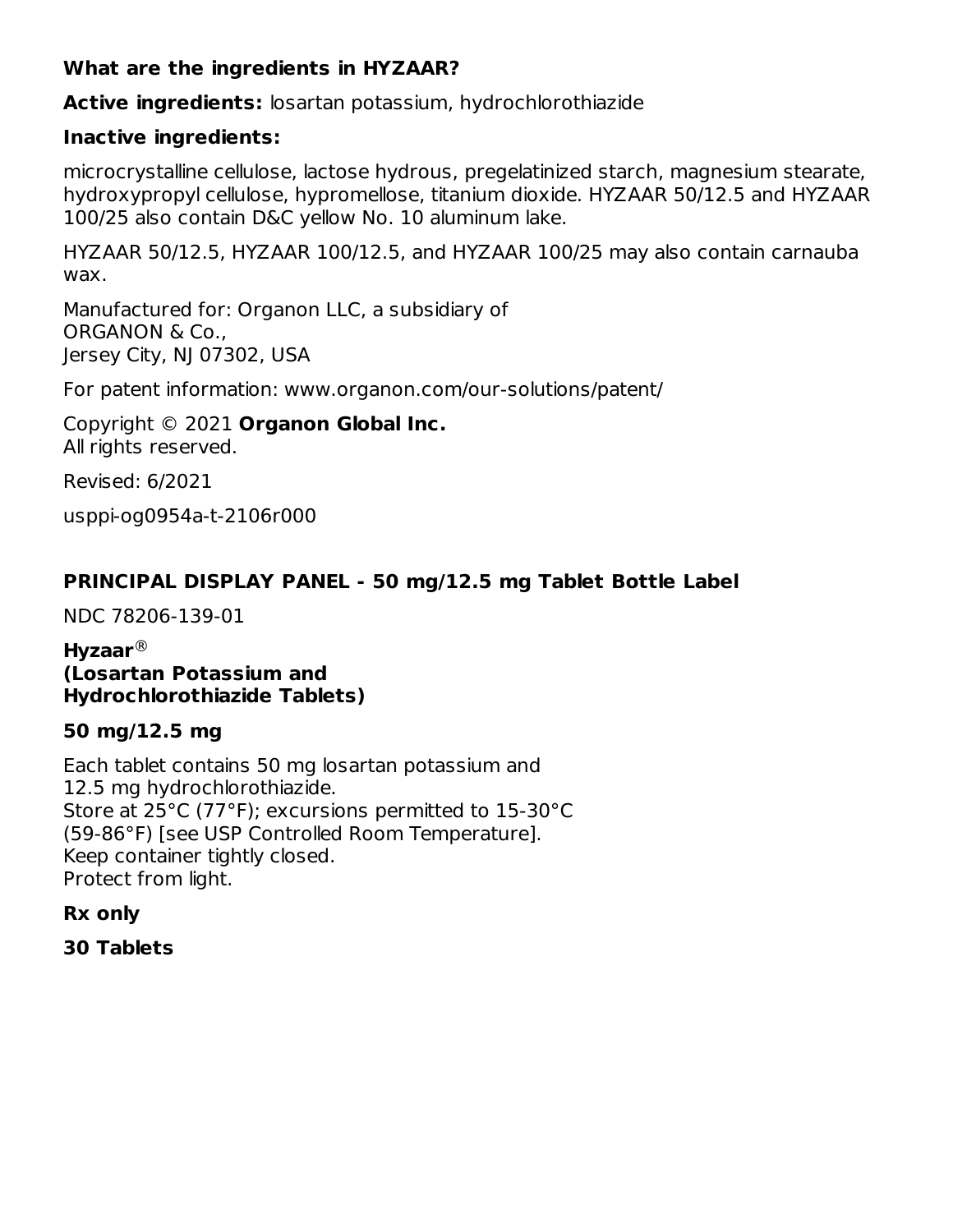

### **PRINCIPAL DISPLAY PANEL - 100 mg/12.5 mg Tablet Bottle Label**

NDC 78206-140-01

#### **Hyzaar** ®**(Losartan Potassium and Hydrochlorothiazide Tablets)**

#### **100 mg/12.5 mg**

Each tablet contains 100 mg losartan potassium and 12.5 mg hydrochlorothiazide. Store at 25°C (77°F); excursions permitted to 15-30°C (59-86°F) [see USP Controlled Room Temperature]. Keep container tightly closed. Protect from light.

#### **Rx only**

#### **30 Tablets**



**PRINCIPAL DISPLAY PANEL - 100 mg/25 mg Tablet Bottle Label**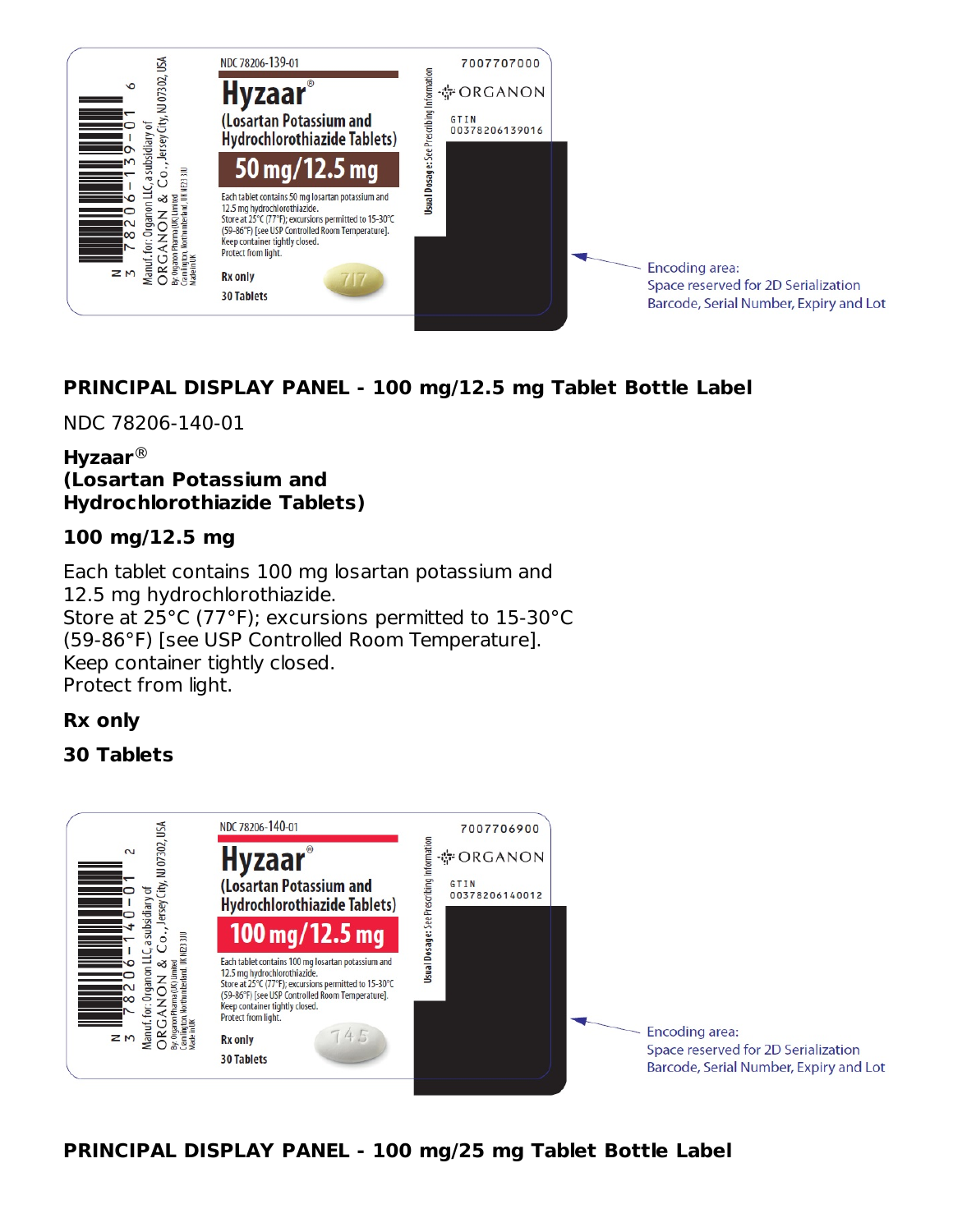#### **Hyzaar** ®**(Losartan Potassium and Hydrochlorothiazide Tablets)**

#### **100 mg/25 mg**

Each tablet contains 100 mg losartan potassium and 25 mg hydrochlorothiazide. Store at 25°C (77°F); excursions permitted to 15-30°C (59-86°F) [see USP Controlled Room Temperature]. Keep container tightly closed. Protect from light.

#### **Rx only**

#### **30 Tablets**



| <b>HYZAAR</b>                                                                  |                         |                           |                                   |  |                    |
|--------------------------------------------------------------------------------|-------------------------|---------------------------|-----------------------------------|--|--------------------|
| losartan potassium and hydrochlorothiazide tablet, film coated                 |                         |                           |                                   |  |                    |
|                                                                                |                         |                           |                                   |  |                    |
| <b>Product Information</b>                                                     |                         |                           |                                   |  |                    |
| <b>Product Type</b>                                                            | HUMAN PRESCRIPTION DRUG | <b>Item Code (Source)</b> |                                   |  | NDC: 78206-139     |
| <b>Route of Administration</b>                                                 | ORAI                    |                           |                                   |  |                    |
|                                                                                |                         |                           |                                   |  |                    |
|                                                                                |                         |                           |                                   |  |                    |
| <b>Active Ingredient/Active Moiety</b>                                         |                         |                           |                                   |  |                    |
|                                                                                | <b>Ingredient Name</b>  |                           | <b>Basis of Strength Strength</b> |  |                    |
| <b>losartan potassium</b> (UNII: 3ST302B24A) (losartan - UNII:JMS50MPO89)      |                         |                           | losartan potassium                |  | 50 mg              |
| hydrochlorothiazide (UNII: 0)48LPH2TH) (hydrochlorothiazide - UNII:0)48LPH2TH) |                         |                           | hydrochlorothiazide               |  | 12.5 <sub>mq</sub> |
|                                                                                |                         |                           |                                   |  |                    |
|                                                                                |                         |                           |                                   |  |                    |
| <b>Inactive Ingredients</b>                                                    |                         |                           |                                   |  |                    |
|                                                                                | <b>Ingredient Name</b>  |                           |                                   |  | <b>Strength</b>    |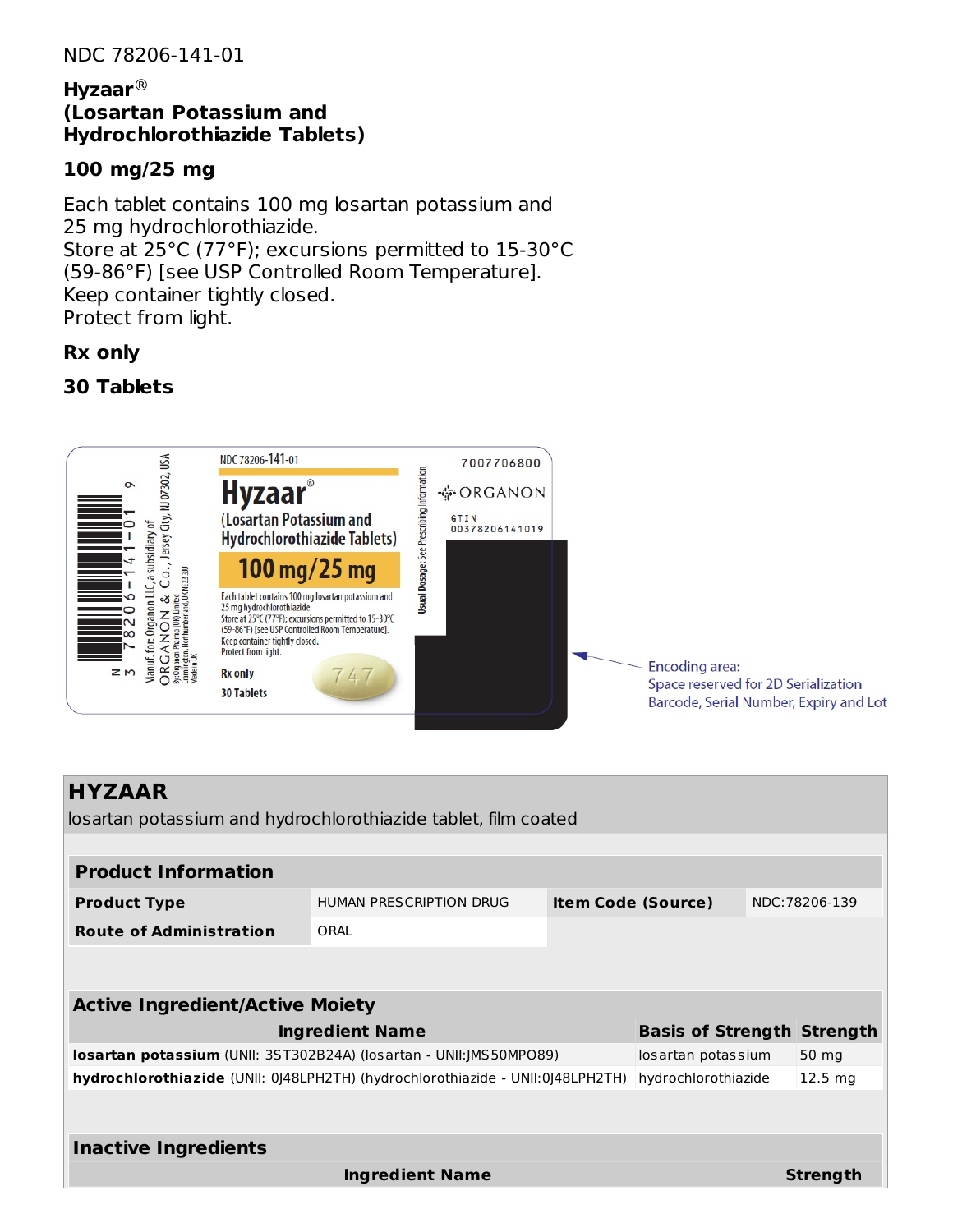| <b>MICROCRYSTALLINE CELLULOSE (UNII: OP1R32D61U)</b>             |  |
|------------------------------------------------------------------|--|
| <b>LACTOSE MONOHYDRATE (UNII: EWQ57Q8I5X)</b>                    |  |
| <b>STARCH, CORN (UNII: 08232NY3SI)</b>                           |  |
| <b>MAGNESIUM STEARATE (UNII: 70097M6I30)</b>                     |  |
| <b>HYDROXYPROPYL CELLULOSE (1600000 WAMW) (UNII: RFW2ET671P)</b> |  |
| <b>HYPROMELLOSE, UNSPECIFIED (UNII: 3NXW29V3WO)</b>              |  |
| <b>TITANIUM DIOXIDE (UNII: 15FIX9V2IP)</b>                       |  |
| D&C YELLOW NO. 10 (UNII: 35SW5USQ3G)                             |  |
| <b>ALUMINUM OXIDE (UNII: LMI2606933)</b>                         |  |
| <b>CARNAUBA WAX (UNII: R12CBM0EIZ)</b>                           |  |

| <b>Product Characteristics</b> |               |                     |          |  |  |  |
|--------------------------------|---------------|---------------------|----------|--|--|--|
| Color                          | <b>YELLOW</b> | <b>Score</b>        | no score |  |  |  |
| <b>Shape</b>                   | <b>OVAL</b>   | <b>Size</b>         | 11mm     |  |  |  |
| <b>Flavor</b>                  |               | <b>Imprint Code</b> | 717      |  |  |  |
| <b>Contains</b>                |               |                     |          |  |  |  |

#### **Packaging**

| <b>Item Code</b> | <b>Package Description</b>                                            | <b>Marketing Start</b><br><b>Date</b> | <b>Marketing End</b><br>Date |
|------------------|-----------------------------------------------------------------------|---------------------------------------|------------------------------|
| 01               | 1 NDC:78206-139- 30 in 1 BOTTLE; Type 0: Not a Combination<br>Product | 06/01/2021                            |                              |
| 02               | NDC:78206-139-   90 in 1 BOTTLE; Type 0: Not a Combination<br>Product | 06/01/2021                            |                              |

# **Marketing Information**

| Marketing  | <b>Application Number or Monograph</b> | <b>Marketing Start</b> | <b>Marketing End</b> |
|------------|----------------------------------------|------------------------|----------------------|
| Category   | <b>Citation</b>                        | Date                   | Date                 |
| <b>NDA</b> | NDA020387                              | 06/01/2021             |                      |

| <b>HYZAAR</b>                                                                                                       |  |                                                                                                                                                  |                           |                                                          |  |  |  |
|---------------------------------------------------------------------------------------------------------------------|--|--------------------------------------------------------------------------------------------------------------------------------------------------|---------------------------|----------------------------------------------------------|--|--|--|
|                                                                                                                     |  |                                                                                                                                                  |                           |                                                          |  |  |  |
|                                                                                                                     |  |                                                                                                                                                  |                           |                                                          |  |  |  |
|                                                                                                                     |  |                                                                                                                                                  |                           |                                                          |  |  |  |
|                                                                                                                     |  |                                                                                                                                                  |                           |                                                          |  |  |  |
| HUMAN PRESCRIPTION DRUG                                                                                             |  |                                                                                                                                                  |                           | NDC: 78206-140                                           |  |  |  |
| ORAL                                                                                                                |  |                                                                                                                                                  |                           |                                                          |  |  |  |
|                                                                                                                     |  |                                                                                                                                                  |                           |                                                          |  |  |  |
|                                                                                                                     |  |                                                                                                                                                  |                           |                                                          |  |  |  |
| <b>Active Ingredient/Active Moiety</b>                                                                              |  |                                                                                                                                                  |                           |                                                          |  |  |  |
| <b>Ingredient Name</b>                                                                                              |  |                                                                                                                                                  |                           |                                                          |  |  |  |
| <b>losartan potassium</b> (UNII: 3ST302B24A) (losartan - UNII:JMS50MPO89)<br>$100 \text{ ma}$<br>losartan potassium |  |                                                                                                                                                  |                           |                                                          |  |  |  |
|                                                                                                                     |  |                                                                                                                                                  |                           | $12.5 \text{ mg}$                                        |  |  |  |
|                                                                                                                     |  |                                                                                                                                                  |                           |                                                          |  |  |  |
|                                                                                                                     |  |                                                                                                                                                  |                           |                                                          |  |  |  |
|                                                                                                                     |  | losartan potassium and hydrochlorothiazide tablet, film coated<br>hydrochlorothiazide (UNII: 0)48LPH2TH) (hydrochlorothiazide - UNII:0)48LPH2TH) | <b>Item Code (Source)</b> | <b>Basis of Strength Strength</b><br>hydrochlorothiazide |  |  |  |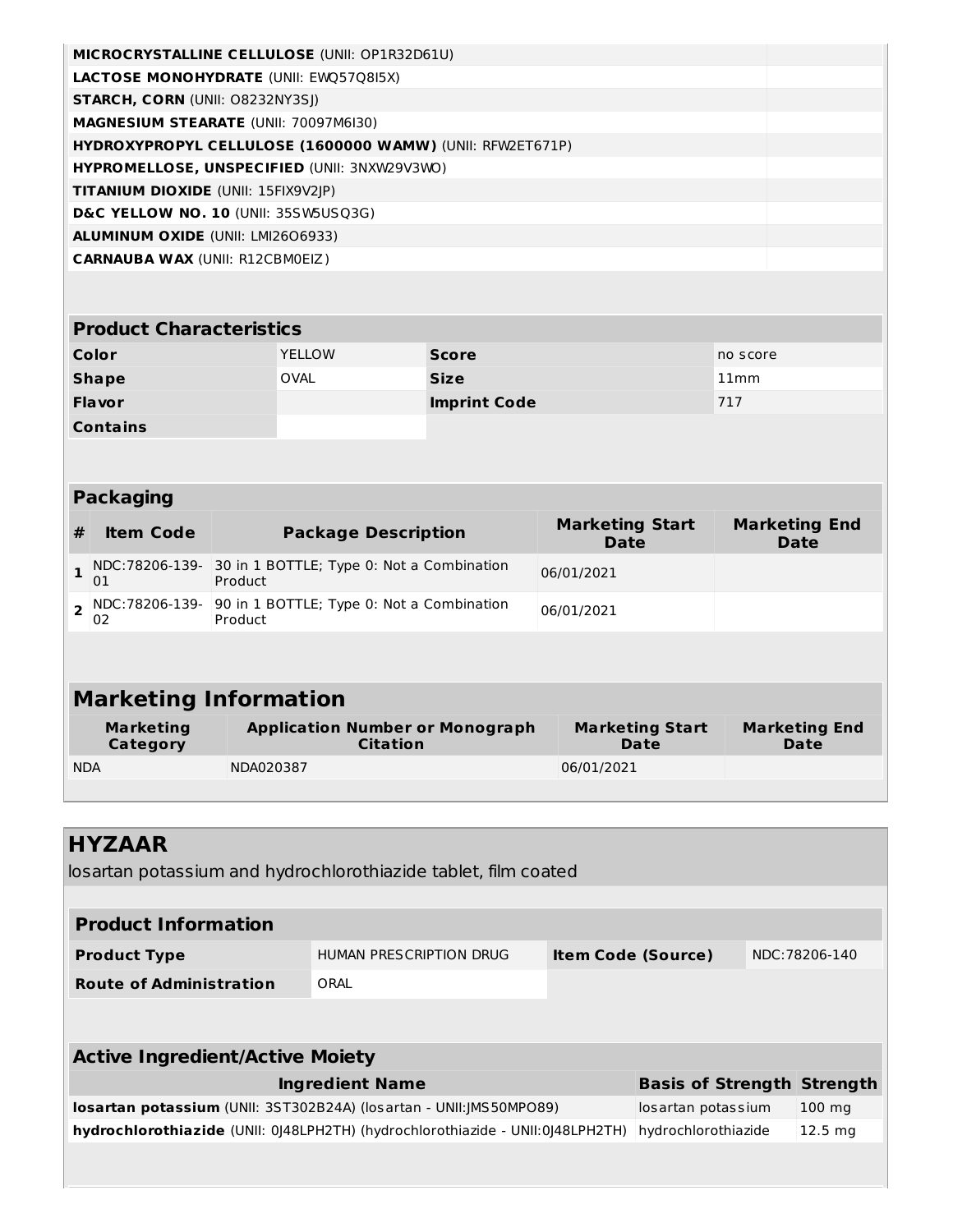| <b>Inactive Ingredients</b>                               |                                            |              |          |  |  |  |  |
|-----------------------------------------------------------|--------------------------------------------|--------------|----------|--|--|--|--|
| <b>Ingredient Name</b>                                    |                                            |              |          |  |  |  |  |
| MICROCRYSTALLINE CELLULOSE (UNII: OP1R32D61U)             |                                            |              |          |  |  |  |  |
| <b>LACTOSE MONOHYDRATE (UNII: EWQ57Q8I5X)</b>             |                                            |              |          |  |  |  |  |
| <b>STARCH, CORN (UNII: 08232NY3SI)</b>                    |                                            |              |          |  |  |  |  |
| <b>MAGNESIUM STEARATE (UNII: 70097M6I30)</b>              |                                            |              |          |  |  |  |  |
| HYDROXYPROPYL CELLULOSE (1600000 WAMW) (UNII: RFW2ET671P) |                                            |              |          |  |  |  |  |
| HYPROMELLOSE, UNSPECIFIED (UNII: 3NXW29V3WO)              |                                            |              |          |  |  |  |  |
|                                                           | <b>TITANIUM DIOXIDE (UNII: 15FIX9V2JP)</b> |              |          |  |  |  |  |
| <b>CARNAUBA WAX (UNII: R12CBM0EIZ)</b>                    |                                            |              |          |  |  |  |  |
|                                                           |                                            |              |          |  |  |  |  |
| <b>Product Characteristics</b>                            |                                            |              |          |  |  |  |  |
| Color                                                     | <b>WHITE</b>                               | <b>Score</b> | no score |  |  |  |  |
| <b>Shape</b>                                              | <b>OVAL</b>                                | <b>Size</b>  | 13mm     |  |  |  |  |

| <b>Flavor</b>   | <b>Imprint Code</b> | 745 |
|-----------------|---------------------|-----|
| <b>Contains</b> |                     |     |

# **Packaging**

| <b>Item Code</b> | <b>Package Description</b>                                            | <b>Marketing Start</b><br><b>Date</b> | <b>Marketing End</b><br><b>Date</b> |
|------------------|-----------------------------------------------------------------------|---------------------------------------|-------------------------------------|
| 01               | 1 NDC:78206-140- 30 in 1 BOTTLE; Type 0: Not a Combination<br>Product | 06/01/2021                            |                                     |
| 02               | NDC:78206-140- 90 in 1 BOTTLE; Type 0: Not a Combination<br>Product   | 06/01/2021                            |                                     |

# **Marketing Information**

| Marketing  | <b>Application Number or Monograph</b> | <b>Marketing Start</b> | <b>Marketing End</b> |
|------------|----------------------------------------|------------------------|----------------------|
| Category   | <b>Citation</b>                        | <b>Date</b>            | Date                 |
| <b>NDA</b> | NDA020387                              | 06/01/2021             |                      |

| <b>HYZAAR</b><br>losartan potassium and hydrochlorothiazide tablet, film coated |                         |                           |                                   |  |                  |  |  |  |  |
|---------------------------------------------------------------------------------|-------------------------|---------------------------|-----------------------------------|--|------------------|--|--|--|--|
|                                                                                 |                         |                           |                                   |  |                  |  |  |  |  |
| <b>Product Information</b>                                                      |                         |                           |                                   |  |                  |  |  |  |  |
| <b>Product Type</b>                                                             | HUMAN PRESCRIPTION DRUG | <b>Item Code (Source)</b> |                                   |  | NDC: 78206-141   |  |  |  |  |
| <b>Route of Administration</b>                                                  | ORAI                    |                           |                                   |  |                  |  |  |  |  |
|                                                                                 |                         |                           |                                   |  |                  |  |  |  |  |
|                                                                                 |                         |                           |                                   |  |                  |  |  |  |  |
| <b>Active Ingredient/Active Moiety</b>                                          |                         |                           |                                   |  |                  |  |  |  |  |
| <b>Ingredient Name</b>                                                          |                         |                           | <b>Basis of Strength Strength</b> |  |                  |  |  |  |  |
| <b>losartan potassium</b> (UNII: 3ST302B24A) (losartan - UNII:JMS50MPO89)       |                         |                           | losartan potassium                |  | $100 \text{ mg}$ |  |  |  |  |
| hydrochlorothiazide (UNII: 0)48LPH2TH) (hydrochlorothiazide - UNII:0)48LPH2TH)  |                         |                           | hydrochlorothiazide               |  | $25 \text{ mg}$  |  |  |  |  |
|                                                                                 |                         |                           |                                   |  |                  |  |  |  |  |